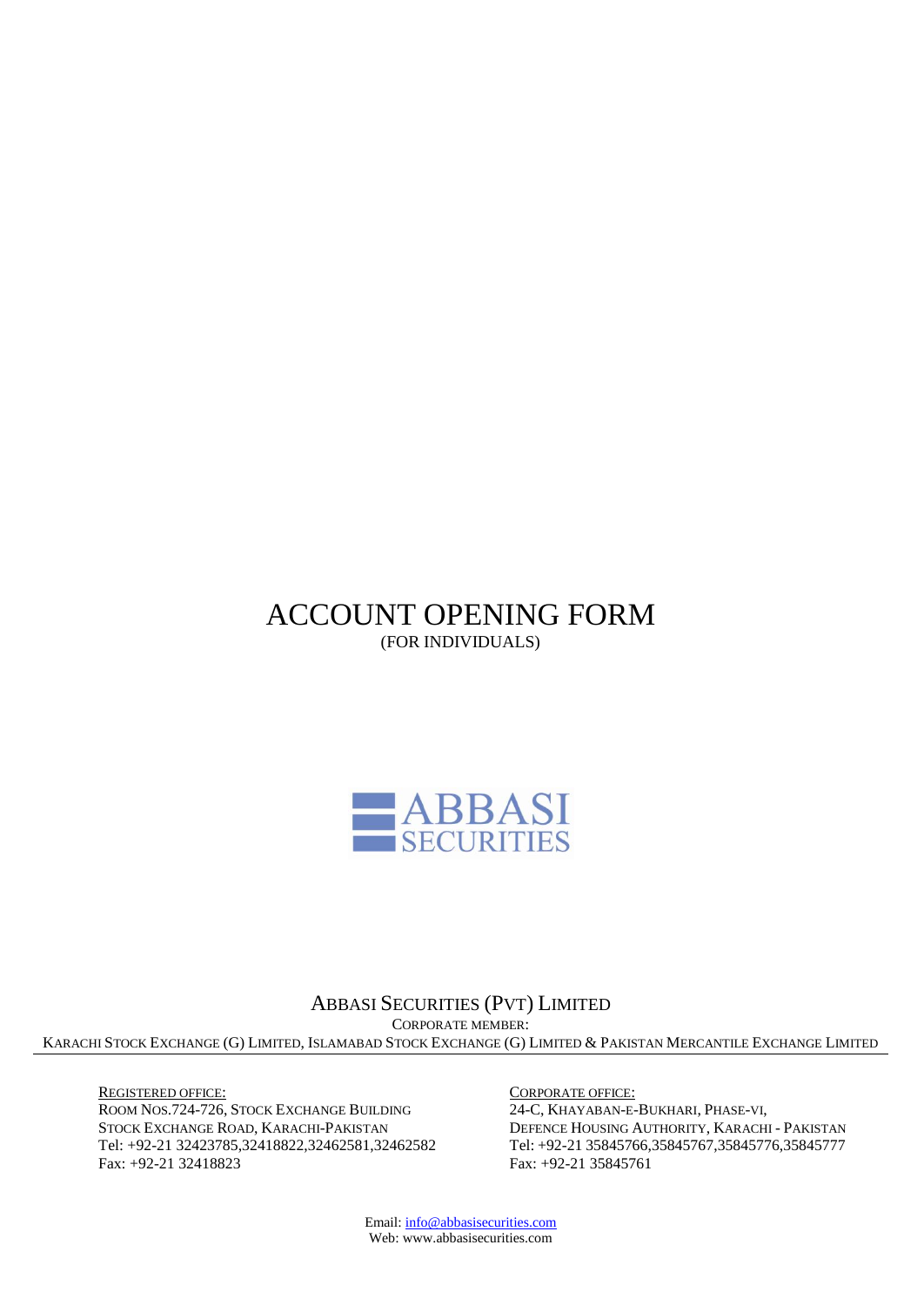

Registration No: **BRK – 181**

# ACCOUNT OPENING FORM

| Note 1: Each and every column must be filled in<br>Note 2: Each page of this form will be duly signed by the account holder(s) and the broker |                                             |
|-----------------------------------------------------------------------------------------------------------------------------------------------|---------------------------------------------|
| <b>NATURE OF ACCOUNT:</b>                                                                                                                     |                                             |
| SINGLE :                                                                                                                                      | CLIENT ID / ACCOUNT No:                     |
| JOINT:                                                                                                                                        | CDC ACCOUNT No:                             |
| <b>ACCOUNT HOLDER</b>                                                                                                                         |                                             |
| <b>ACCOUNT</b>                                                                                                                                |                                             |
| TITLE/NAME                                                                                                                                    |                                             |
|                                                                                                                                               |                                             |
|                                                                                                                                               |                                             |
|                                                                                                                                               |                                             |
|                                                                                                                                               |                                             |
|                                                                                                                                               |                                             |
| RESIDENT NON RESIDENT<br><b>STATUS:</b>                                                                                                       | MALE    <br><b>GENDER:</b><br><b>FEMALE</b> |
| FATHER'S/HUSBAND'S NAME:                                                                                                                      |                                             |
|                                                                                                                                               |                                             |
|                                                                                                                                               |                                             |

Signatures

Main Applicant Joint Holder No.1 Joint Holder No.2 Joint Holder No.3 Broker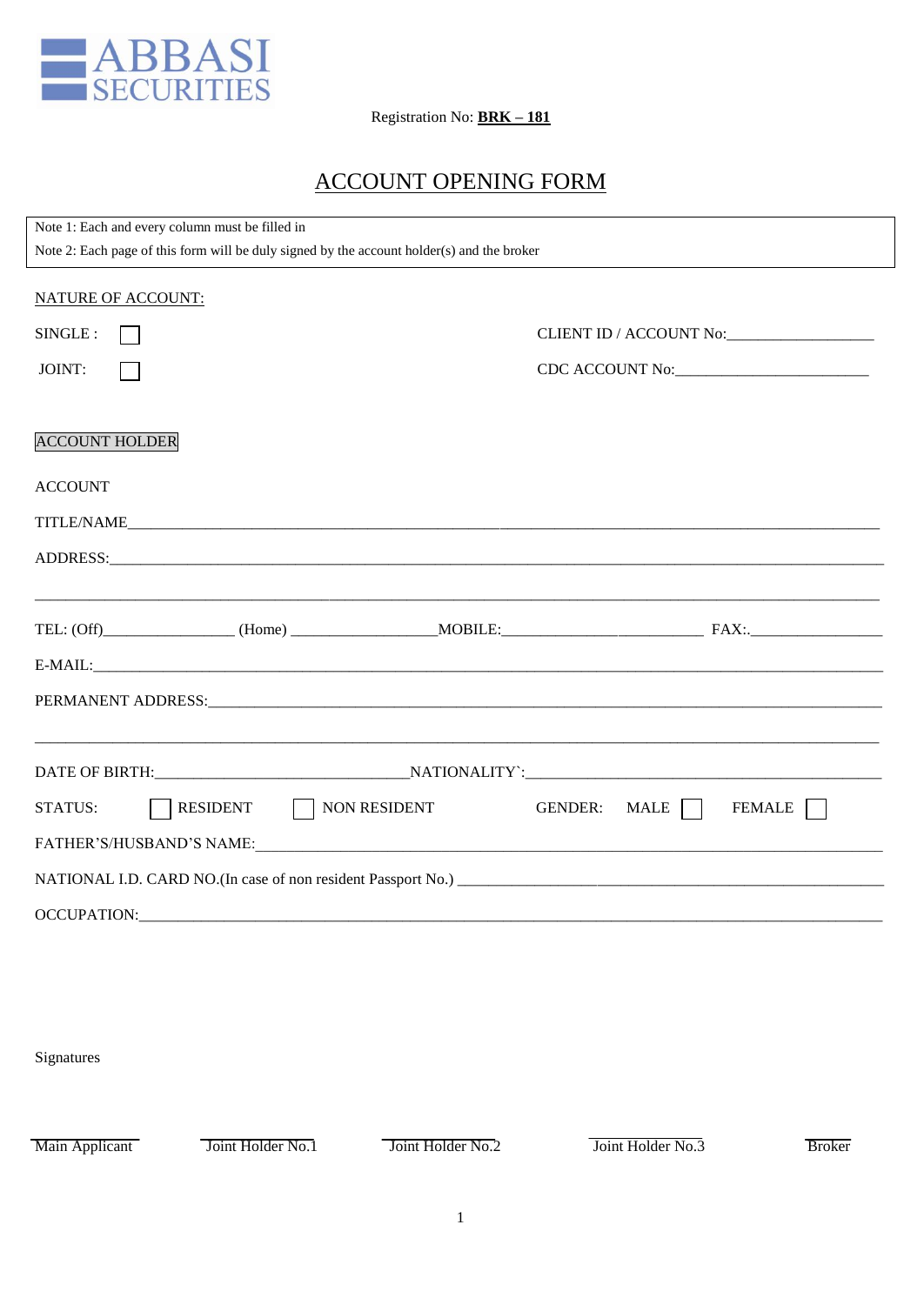| <b>JOINT ACCOUNT HOLDER #1</b> |                   |                                                                                                                                                                                                                                                                                                                                                                                                                                                                  |                   |               |
|--------------------------------|-------------------|------------------------------------------------------------------------------------------------------------------------------------------------------------------------------------------------------------------------------------------------------------------------------------------------------------------------------------------------------------------------------------------------------------------------------------------------------------------|-------------------|---------------|
|                                |                   |                                                                                                                                                                                                                                                                                                                                                                                                                                                                  |                   |               |
|                                |                   | ADDRESS: North and the contract of the contract of the contract of the contract of the contract of the contract of the contract of the contract of the contract of the contract of the contract of the contract of the contrac                                                                                                                                                                                                                                   |                   |               |
|                                |                   |                                                                                                                                                                                                                                                                                                                                                                                                                                                                  |                   |               |
|                                |                   |                                                                                                                                                                                                                                                                                                                                                                                                                                                                  |                   |               |
|                                |                   |                                                                                                                                                                                                                                                                                                                                                                                                                                                                  |                   |               |
|                                |                   |                                                                                                                                                                                                                                                                                                                                                                                                                                                                  |                   |               |
| STATUS:                        |                   | RESIDENT NON RESIDENT GENDER: MALE                                                                                                                                                                                                                                                                                                                                                                                                                               |                   | <b>FEMALE</b> |
|                                |                   |                                                                                                                                                                                                                                                                                                                                                                                                                                                                  |                   |               |
|                                |                   |                                                                                                                                                                                                                                                                                                                                                                                                                                                                  |                   |               |
|                                |                   |                                                                                                                                                                                                                                                                                                                                                                                                                                                                  |                   |               |
| <b>JOINT ACCOUNT HOLDER #2</b> |                   |                                                                                                                                                                                                                                                                                                                                                                                                                                                                  |                   |               |
|                                |                   |                                                                                                                                                                                                                                                                                                                                                                                                                                                                  |                   |               |
|                                |                   |                                                                                                                                                                                                                                                                                                                                                                                                                                                                  |                   |               |
|                                |                   |                                                                                                                                                                                                                                                                                                                                                                                                                                                                  |                   |               |
|                                |                   |                                                                                                                                                                                                                                                                                                                                                                                                                                                                  |                   |               |
|                                |                   |                                                                                                                                                                                                                                                                                                                                                                                                                                                                  |                   |               |
|                                |                   |                                                                                                                                                                                                                                                                                                                                                                                                                                                                  |                   |               |
| <b>STATUS:</b>                 |                   | RESIDENT   NON RESIDENT GENDER: MALE                                                                                                                                                                                                                                                                                                                                                                                                                             |                   | <b>FEMALE</b> |
|                                |                   |                                                                                                                                                                                                                                                                                                                                                                                                                                                                  |                   |               |
|                                |                   |                                                                                                                                                                                                                                                                                                                                                                                                                                                                  |                   |               |
|                                |                   |                                                                                                                                                                                                                                                                                                                                                                                                                                                                  |                   |               |
|                                |                   |                                                                                                                                                                                                                                                                                                                                                                                                                                                                  |                   |               |
| JOINT ACCOUNT HOLDER #3        |                   |                                                                                                                                                                                                                                                                                                                                                                                                                                                                  |                   |               |
|                                |                   |                                                                                                                                                                                                                                                                                                                                                                                                                                                                  |                   |               |
|                                |                   | JOINT ACCOUNT HOLDER'S NAME NAME SERVICE OF A SERVICE OF A SERVICE OF A SERVICE OF A SERVICE OF A SERVICE OF A SERVICE OF A SERVICE OF A SERVICE OF A SERVICE OF A SERVICE OF A SERVICE OF A SERVICE OF A SERVICE OF A SERVICE<br>ADDRESS: North and the contract of the contract of the contract of the contract of the contract of the contract of the contract of the contract of the contract of the contract of the contract of the contract of the contrac |                   |               |
|                                |                   |                                                                                                                                                                                                                                                                                                                                                                                                                                                                  |                   |               |
|                                |                   | TEL: Mobile: B-MAIL: FAX:.                                                                                                                                                                                                                                                                                                                                                                                                                                       |                   |               |
|                                |                   |                                                                                                                                                                                                                                                                                                                                                                                                                                                                  |                   |               |
|                                |                   |                                                                                                                                                                                                                                                                                                                                                                                                                                                                  |                   |               |
|                                |                   |                                                                                                                                                                                                                                                                                                                                                                                                                                                                  |                   |               |
| STATUS:                        |                   | RESIDENT NON RESIDENT GENDER:                                                                                                                                                                                                                                                                                                                                                                                                                                    | MALE <sup>1</sup> | <b>FEMALE</b> |
|                                |                   |                                                                                                                                                                                                                                                                                                                                                                                                                                                                  |                   |               |
|                                |                   |                                                                                                                                                                                                                                                                                                                                                                                                                                                                  |                   |               |
|                                |                   |                                                                                                                                                                                                                                                                                                                                                                                                                                                                  |                   |               |
|                                |                   |                                                                                                                                                                                                                                                                                                                                                                                                                                                                  |                   |               |
| Signatures                     |                   |                                                                                                                                                                                                                                                                                                                                                                                                                                                                  |                   |               |
|                                |                   |                                                                                                                                                                                                                                                                                                                                                                                                                                                                  |                   |               |
| Main Applicant                 | Joint Holder No.1 | Joint Holder No.2                                                                                                                                                                                                                                                                                                                                                                                                                                                | Joint Holder No.3 | <b>Broker</b> |
|                                |                   |                                                                                                                                                                                                                                                                                                                                                                                                                                                                  |                   |               |
|                                |                   | 2                                                                                                                                                                                                                                                                                                                                                                                                                                                                |                   |               |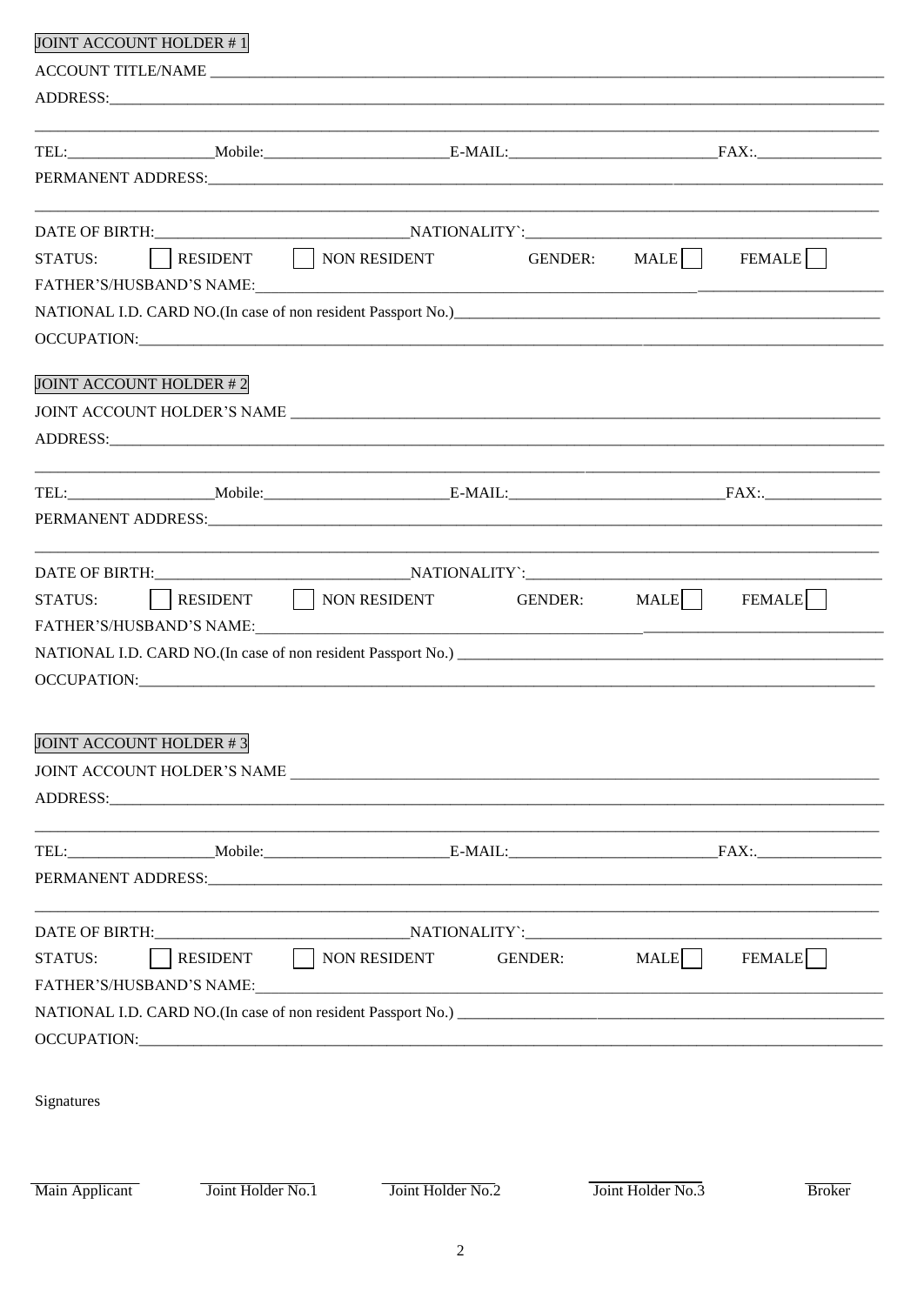### **DECLARATION OF SOLVENCY**

The Account Holder hereby declares that:

- a) It has not applied to be adjudicated as an insolvent and that it has not suspended payment and that we have not compounded with our creditors;
- b) It is not un-discharged insolvent; and
- c) It has not been declared defaulter in repayment of loan of a bank/financial institutions

#### **NAME OF AUTHORISED PERSONS TO OPERATE THE ACCOUNT**

The account shall be operated by the following:

| <b>NAMES</b> | <b>SPECIMEN SIGNATURE</b> | SINGLY/ JOINTLY |
|--------------|---------------------------|-----------------|
| (a)          |                           |                 |
| (b)          |                           |                 |
| (c)          |                           |                 |
| (d)          |                           |                 |

The authority of the person(s) authorized to operate the account will be clearly spelled out in the letter of authorization from the Account Holder.

#### **MARGIN DEPOSIT**

The Account Holder(s) hereby undertakes to deposit and maintain\_\_\_\_\_\_\_% margin against his/her/their outstanding trades/exposure for the purpose of trading in his/her/their account. The broker shall notify the Account Holder(s) about any change in the above margin requirements for the already executed trades at least 3 days prior to the implementation of the revised margin requirements.

| <b>CLIENT BANK DETAILS (OPTIONAL):</b><br>ACCOUNT(S) WITH OTHER BROKER(S) (OPTIONAL) |                                  |                                  |                              |  |  |  |  |  |  |  |
|--------------------------------------------------------------------------------------|----------------------------------|----------------------------------|------------------------------|--|--|--|--|--|--|--|
|                                                                                      | NAME OF THE<br><b>BROKER</b> (S) | <b>MEMBER</b><br><b>EXCHANGE</b> | CLIENT ID/<br><b>ACCOUNT</b> |  |  |  |  |  |  |  |
| NAME OF THE BANK:                                                                    |                                  |                                  |                              |  |  |  |  |  |  |  |
| SAVINGS / CURRENT A/C No.                                                            |                                  |                                  |                              |  |  |  |  |  |  |  |
|                                                                                      |                                  |                                  |                              |  |  |  |  |  |  |  |
|                                                                                      |                                  |                                  |                              |  |  |  |  |  |  |  |

### **NOMINATION:**

(In the event of death of Account Holder, the nominee shall be entitled to receive securities/cash available in the account of the account holder after set-off against losses/ liabilities in the account.)

|                |                   |                   |                   | SURNAME:      |
|----------------|-------------------|-------------------|-------------------|---------------|
|                |                   |                   |                   |               |
|                |                   |                   |                   | (DD/MM/YYYY)  |
|                |                   |                   |                   |               |
|                |                   |                   |                   |               |
| Signatures     |                   |                   |                   |               |
| Main Applicant | Joint Holder No.1 | Joint Holder No.2 | Joint Holder No.3 | <b>Broker</b> |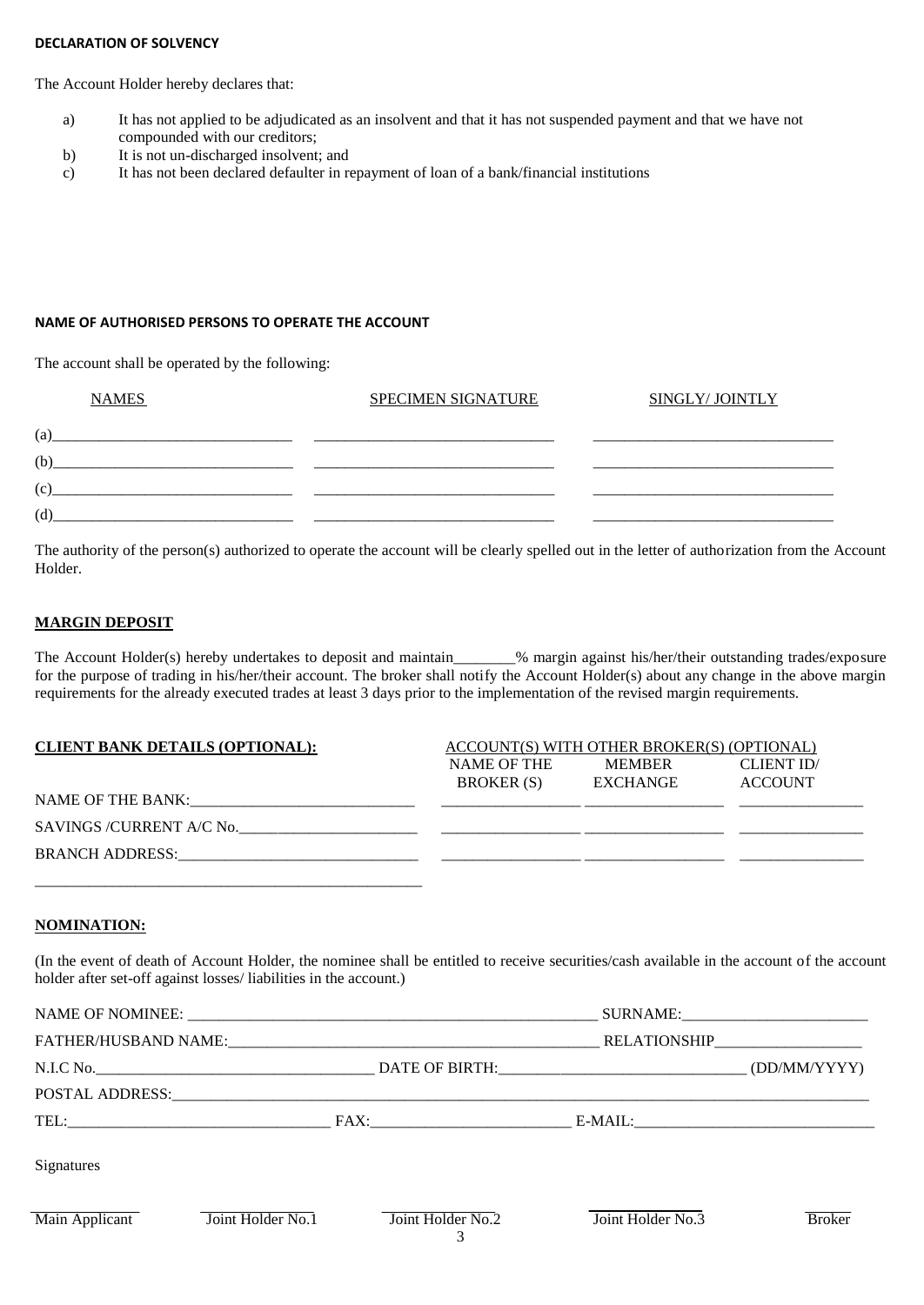#### **SPECIAL TERMS AND CONDITIONS**

The Terms and Conditions set herein below shall be equally binding, on the Broker and the Account Holder(s).

- 1. All transactions between the parties shall be subject to the Articles, Rules and Regulations of the Exchange, revised policies, Board Directions and new regulations to be framed in pursuance of Section 34 of the Securities and Exchange Ordinance 1969. Moreover, all applicable provisions of the Securities and Exchange Ordinance 1969 read with the Securities and Exchange Commission of Pakistan Act 1997, Brokers and Agents Registration Rules 2001, Securities and Exchange Rules 1971 and all directions/directives passed from time to time to regulate the trades between the parties and to regulate Brokers conduct and the Central Depository Companies of Pakistan Act 1997, Rules framed there under and the National Clearing and Settlement System Regulations and any other law for the time being in force. The Broker shall ensure provision of copies of all the above Laws, Rules and Regulations at his office for access to the Account Holder (s) during working hours.
- 1(a) In case any dispute in connection with the trade or transaction between the Broker and the Account Holder is not settled Amicably, either party may refer the same to arbitration in accordance with the provisions of General Regulations of the Exchange, which shall be binding on both the parties. The Account Holder hereby agrees that he would have no objection if his name and other relevant particulars are placed on Exchange's database accessible by members of the Exchange if he fails or refuses to abide by or carryout any arbitration award passed against him in his dispute with the broker.
- 2. The amount deposited as security margin by the Account Holder(s) with the Broker shall only be used for the purposes of dealings in securities, such as trading and/or settlement of deliveries of securities on behalf of the Account Holder(s). The Broker shall not use such amounts for his own use.
- 2(a) The credit amount of the Account Holder(s) shall be kept by the broker in a separate bank account titled "Account Holder/Client Account" and shall not be used by the broker for his own business.
- 3. The Broker shall be authorized to act on the verbal instructions of the Account Holder(s). The Broker shall provide a written confirmation of the executed transactions as required under rule 4(4) of the Securities and Exchange Rules, 1971, and all such transactions recorded by the Broker in his books shall be conclusive and binding upon the Account Holder(s), which shall not be questioned by him/her/them, subject to clause 5 below.

#### Or;

The Account Holder(s) shall give written instructions for the sale/purchase of securities to the Broker. The Account Holder(s) shall not give any verbal/oral instructions. The Broker shall provide a written confirmation of the executed transactions as required under rule 4 (4) of the Securities and Exchange Rules, 1971, and all such transactions recorded by the Broker in his books shall be conclusive and binding upon the Account Holder(s), which shall not be questioned by him/her/them, subject to clause 5 below.

- 4. The Broker shall provide the confirmation of the executed transactions to the  $\blacksquare$  (Name of Account Holder) at the above stated address by means of acceptable mode of communication or by hand subject to acknowledgement receipt as noted in clause 16.
- 5. In case there are any error(s) in the daily confirmation statement, the Account Holder(s) shall report the same to the Broker within one-business day of the receipt of confirmation. In case the Account Holder(s) do not respond within one business day of the receipt of the said daily confirmation statement, the confirmation statement shall be deemed conclusively accepted by the Account Holder(s).
- 6. In the event that the Account Holder(s) fail(s) to deposit additional cash or securities as margin within one business day of the margin call (in writing), the Broker shall have absolute discretion to and, without further notice to Account Holder(s), liquidate the Account Holder(s) outstanding positions, including the securities purchased and carried in such account, so that the margin is maintained at the required level.
- 7a The Broker shall be responsible to ensure delivery of CDC eligible securities in the CDC Account of the Account Holder(s) subject to full payment by the Account Holder(s). In case of companies which are not on the CDS, the broker shall ensure delivery of physical shares along with verified transfer deeds against payments, to the Account Holder(s). Further, the Broker shall be responsible for the payment of any credit cash balance available in the account of the Account Holder preferably in form of A/c Payee cross cheque only within 1 business day of the request of the Account Holder(s) (subject to the maintenance of the margin requirements).
- 7b In the event of non-receipt of payment from the Account Holder on settlement day against securities bought on account of the Account Holder, the Broker may transfer such securities to his Collateral Account under intimation to the Exchange, after complying with the requirements as mentioned in the General Regulations of the Exchange.
- 8. The Broker shall accept from the Account Holder(s) payments through "A/c Payee Only" crossed cheque, bank drafts, pay orders or other crossed banking instruments in case of amounts in excess of Rs.25,000/-. Electronic transfer of funds to the Broker through banks would be regarded as good as cheque. The Broker shall be responsible to provide the receipt to the Account Holder(s) in the name of Account Holder(s) duly signed by authorized agents/employee of the Broker and the Account Holder(s) shall be responsible to obtain the receipt thereof. In case of cash dealings, proper receipt will be taken and given to the Account Holder(s), specially mentioning if payment is for margin or the purchase of securities. The Broker shall immediately deposit in its bank account all cash received in whole i.e. no payments shall be made from the cash received from clients. However, in exceptional circumstances, where it becomes necessary for Broker to accept cash in excess of Rs,25,000/-, the Broker shall immediately report within one business day such instances with rationale thereof to the Exchange in accordance with the mechanism prescribed by the Exchange.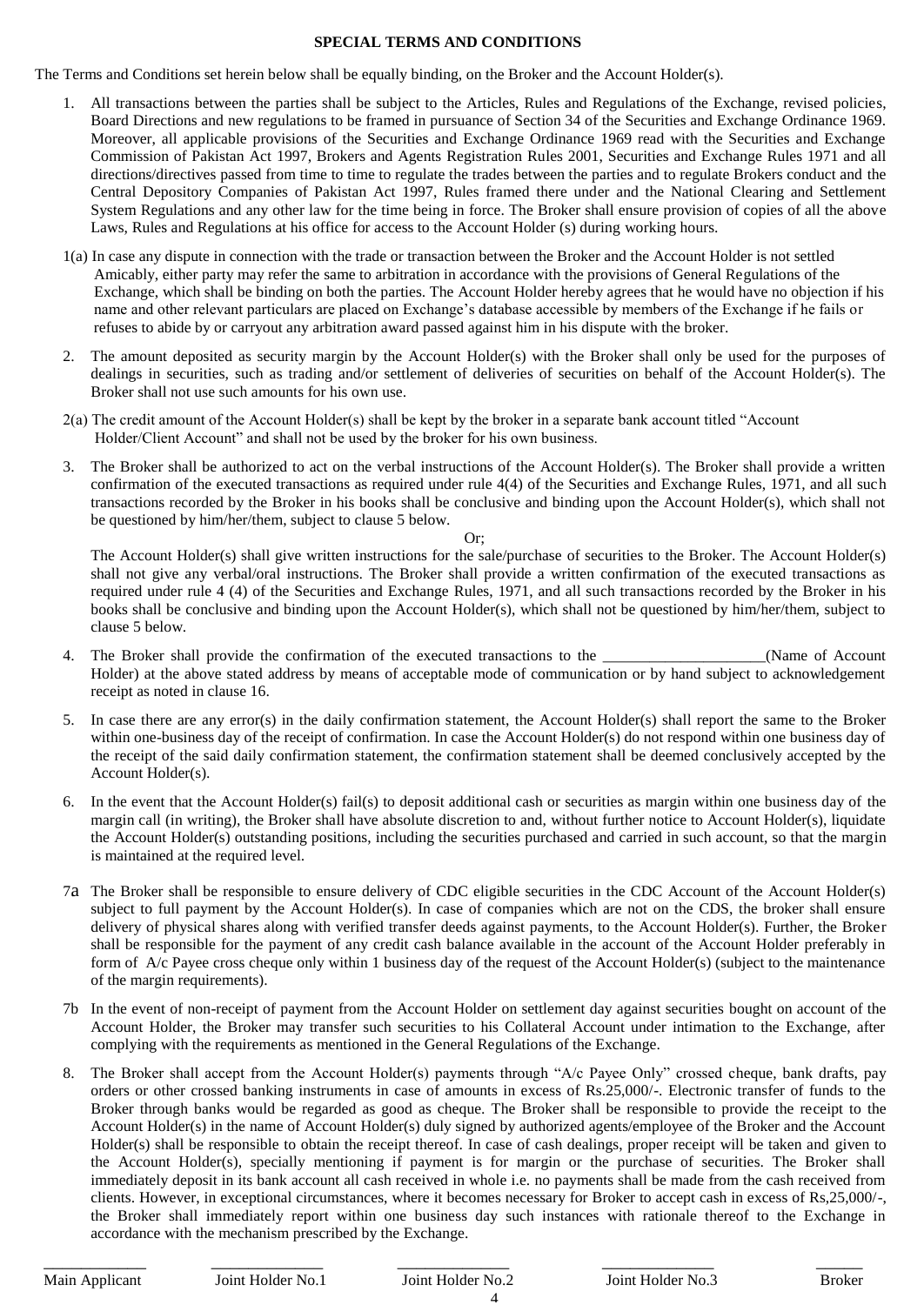- 9. The members shall make all the payments of Rs.25,000/- and above, through crossed cheques/bank drafts/pay orders or any other crossed banking instruments showing payment of amount from their business bank account. Copies of these payment instruments including cheques, pay orders, demand drafts and online instructions shall be kept in record for a minimum period of five years.
- 10. The Account Holder(s) shall have a right to obtain a copy of his/her or their ledger statement under official seal and signature of the Broker or his authorized representative on a periodic basis. In case of any discrepancy in the ledger statement, the Account Holder(s) shall inform the Broker within 1 day of receipt of the ledger statement to remove such discrepancy.
- 11. The Account Holder(s) shall operate the account and execute transactions himself/herself/themselves unless the Account Holder(s) authorize Mr./Ms./\_\_\_\_\_\_\_\_\_\_\_\_\_\_\_\_I.D.No.\_\_\_\_\_\_\_\_\_\_\_\_\_\_\_ to transact in the account. All transactions executed by the authorized person shall be binding upon the Account Holder(s).

### 12. FOR JOINT ACCOUNT HOLDER(S) ONLY:

We, the Account Holder(s) shall operate the account jointly or severally and the instructions issued either jointly or severally shall be binding on us as well as upon the broker in respect of the joint titled account.

Or; Our titled account shall be operated only by \_\_\_\_\_\_\_\_\_\_\_\_\_\_\_\_\_\_\_who shall be deemed as the authorized person for operating the joint account or issuing any instructions relating thereto.

- 13. The Broker shall be responsible to append a list of his authorized agents/traders and designated employees, who can deal with the Account Holder(s), with this account opening form and a copy of both the opening form and the list will be provided to the Account holder(s). Any change therein shall be intimated in writing to the Account Holder(s) with immediate effect.
- 14. The Broker shall debit the account of the Account Holder(s) for the commission charges or any other charges in connection with the brokerage services rendered, which shall be clearly detailed in the ledger statement/daily confirmations.
- 15. The Broker shall not disclose the information of the transactions of the Account Holders to any third party and shall maintain the confidentiality of this information. However, in case the Exchange or the Commission as the case may be requires any such information, the Broker shall be obliged to disclose the same for which the Account Holder(s) shall not raise any objection whatsoever.
- 16. In case a Broker converts his individual membership rights to corporate membership and vice versa the agreement and conditions laid down herein above shall remain effective unless otherwise agreed by the parties.
- 17. Acceptable mode of communication between the Account Holder(s) and the Broker shall be through letter (courier/ registered post/ fax/E-mail) or by hand subject to receipt/ acknowledgement. The onus of proving that the e-mail has been received by the recipient shall be on the sender sending the e-mail. Confirmation of orders to clients made through fax or e-mail will have a time record.
- 18. All orders received telephonically and placed on KATS shall be supported by recording on dedicated telephonic lines, preferably connected with a computerized taping system so as the orders could possibly be sorted on UIN basis and made user friendly.
- 19. In case of change of address or contact numbers of either party, the concerned party shall immediately notify the other party of the changes in writing.
- 20. I/We, the Account Holder(s) acknowledge receipt of this account opening form (signed here by me/us in duplicate) along with the copies of all the annexure and I /we, the Account Holder(s) also undertake that I/we have understood all the above terms and conditions of this agreement which are acceptable to me/us.
- 21. I/we, the Account Holder(s) understand that the shares trading business carries risk and subject to the due diligence on part of the broker I/we may incur losses for which I/we, the Account Holder(s) shall not hold the Broker responsible.
- 22. I/We, the Account Holder(s) further confirm that all information given in this application is true and complete and hereby authorize the Broker to verify any information mentioned above.

#### $\frac{1}{2}$  ,  $\frac{1}{2}$  ,  $\frac{1}{2}$  ,  $\frac{1}{2}$  ,  $\frac{1}{2}$  ,  $\frac{1}{2}$  ,  $\frac{1}{2}$  ,  $\frac{1}{2}$  ,  $\frac{1}{2}$  ,  $\frac{1}{2}$  ,  $\frac{1}{2}$  ,  $\frac{1}{2}$  ,  $\frac{1}{2}$  ,  $\frac{1}{2}$  ,  $\frac{1}{2}$  ,  $\frac{1}{2}$  ,  $\frac{1}{2}$  ,  $\frac{1}{2}$  ,  $\frac{1$ SIGNATURE OF BROKER

\_\_\_\_\_\_\_\_\_\_\_\_\_\_\_\_\_\_\_\_\_\_\_\_\_\_\_\_\_\_\_\_\_\_\_\_\_\_ \_\_\_\_\_\_\_\_\_\_\_\_\_\_\_\_\_\_\_\_\_\_\_\_\_\_\_\_\_\_\_\_\_\_\_\_\_\_\_\_\_\_

## SIGNATURE OF MAIN ACCOUNT HOLDER SIGNATURE OF JOINT ACCOUNT HOLDER #1

#### \_\_\_\_\_\_\_\_\_\_\_\_\_\_\_\_\_\_\_\_\_\_\_\_\_\_\_\_\_\_\_\_\_\_\_\_\_\_\_\_\_\_ \_\_\_\_\_\_\_\_\_\_\_\_\_\_\_\_\_\_\_\_\_\_\_\_\_\_\_\_\_\_\_\_\_\_\_\_\_\_\_\_\_ SIGNATURE OF JOINT ACCOUNT HOLDER # 2 SIGNATURE OF JOINT ACCOUNT HOLDER # 3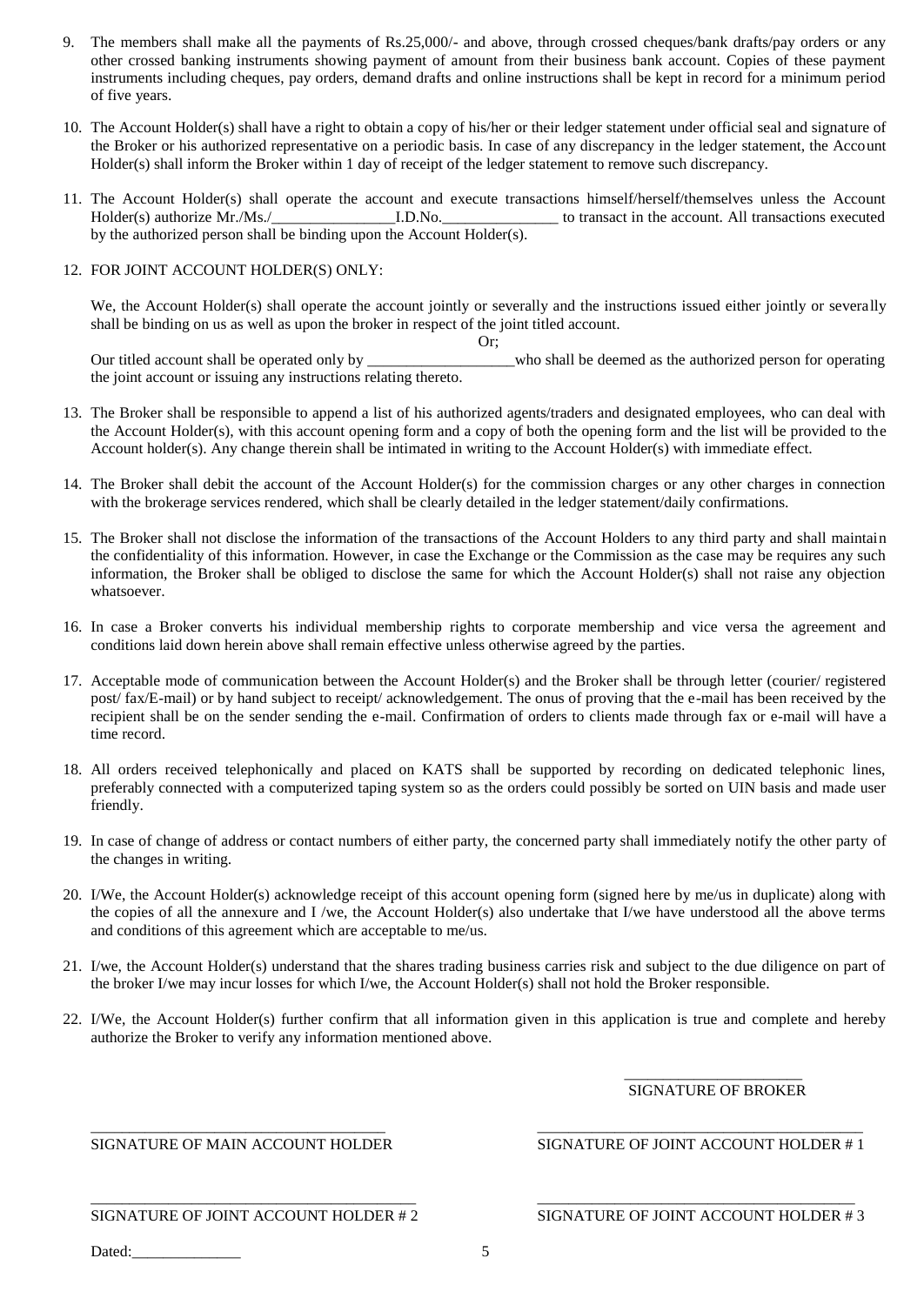| WITNESSES:<br>1.<br>SIGNATURE<br><u> 1989 - Johann John Stone, mars et al. (</u>       | ٠.<br>SIGNATURE |
|----------------------------------------------------------------------------------------|-----------------|
| NAME:                                                                                  | NAME:           |
| CNIC NO.<br>the control of the control of the control of the control of the control of | CNIC NO.        |
| <b>ADDRESS:</b>                                                                        | <b>ADDRESS:</b> |

### ENCLOSURES (For individuals)

- 1. Attested copies of National Identity Card of the applicant.
- 2. Attested copies of National Identity Card of the Joint Holders and or Nominee (s) (if applicable)
- 3. Attested copies of Passports of the applicant, Joint Holders and or Nominee(s) (in case of non-residents)
- 4. Copy of the letter of authorization from the Account Holder(s) of the person authorized to trade in my/our accounts (if other than the account holder)
- 5. A list of Transaction fee, Commission to be charged by the Broker and other CDC Charges to be levied.

# **FOR OFFICE USE ONLY**

| Branch Code |
|-------------|
|             |
|             |
|             |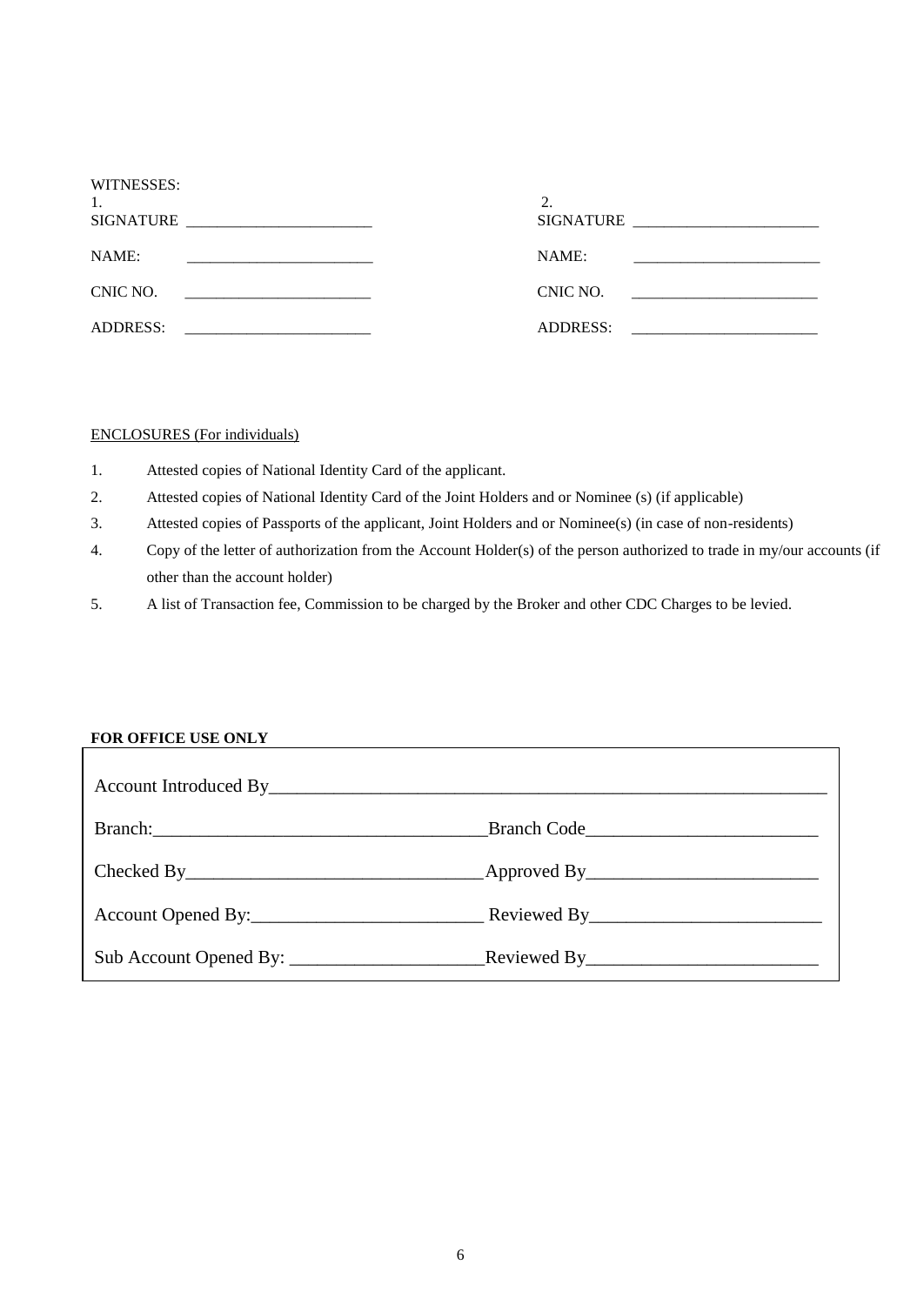# **ABBASI SECURITIES (PVT) LIMITED**

Room Nos. 724-726, Stock Exchange Building Stock Exchange Road, Karachi – Pakistan Tel: (92-21) 2423785 – 2410228 – 2418822 Fax: (92-21) 2418823

| For official use of the Participant only      |  |
|-----------------------------------------------|--|
| <b>Application Form No:</b>                   |  |
| <b>CDS</b> Participant <b>ID</b> :            |  |
| <b>Sub-Account No:</b>                        |  |
| <b>Trading Account No:</b><br>(if applicable) |  |

# **SUB-ACCOUNT OPENING FORM FOR INDIVIDUALS**

**(Sub-Accounts are opened and maintained by Participants in accordance with the CDC Regulations made pursuant to Section 4 of the Central Depositories Act, 1997)**

**Nature of Account Single Joint**

**(***Please use BLOCK LETTERS to fill the form***)**

I/We hereby apply for opening of my/our Sub-Account under the Account Family of Abbasi Securities (Pvt) Limited (hereinafter referred to as "Participant") maintained in the Central Depository System ("**CDS**") of the Central Depository Company of Pakistan Limited ("**CDC**"). My/our particulars are given as under:

| A. REGISTRATION (AND OTHER) DETAILS OF MAIN APPLICANT                                                                                                                                                                                                                                                                                          |  |                       |                       |  |                   |                              |  |  |                       |  |  |  |                      |                  |  |
|------------------------------------------------------------------------------------------------------------------------------------------------------------------------------------------------------------------------------------------------------------------------------------------------------------------------------------------------|--|-----------------------|-----------------------|--|-------------------|------------------------------|--|--|-----------------------|--|--|--|----------------------|------------------|--|
| 1. Full name of Applicant (As per CNIC / NICOP / Passport) MR. / MRS. / MS.                                                                                                                                                                                                                                                                    |  |                       |                       |  |                   |                              |  |  |                       |  |  |  |                      |                  |  |
| 2. Father's / Husband's Name:                                                                                                                                                                                                                                                                                                                  |  |                       |                       |  |                   |                              |  |  |                       |  |  |  |                      |                  |  |
| 3. Contact Details of Main Applicant:                                                                                                                                                                                                                                                                                                          |  |                       |                       |  |                   |                              |  |  |                       |  |  |  |                      |                  |  |
| (a) Permanent Address:<br>(Address should be different from Participant's business address)                                                                                                                                                                                                                                                    |  |                       |                       |  |                   |                              |  |  |                       |  |  |  |                      |                  |  |
|                                                                                                                                                                                                                                                                                                                                                |  |                       |                       |  |                   |                              |  |  |                       |  |  |  |                      |                  |  |
| (b) Mailing Address:                                                                                                                                                                                                                                                                                                                           |  |                       |                       |  |                   |                              |  |  |                       |  |  |  |                      |                  |  |
| (c) Contact No:<br>(d) Fax: (optional)<br>(e) Email: (optional)                                                                                                                                                                                                                                                                                |  |                       |                       |  |                   |                              |  |  |                       |  |  |  |                      |                  |  |
| 4. Computerized National Identity Card No:<br>(For resident Pakistani)                                                                                                                                                                                                                                                                         |  |                       |                       |  |                   |                              |  |  |                       |  |  |  |                      |                  |  |
| 5. Expiry date of CNIC:                                                                                                                                                                                                                                                                                                                        |  |                       |                       |  |                   |                              |  |  |                       |  |  |  |                      |                  |  |
| 6. NICOP No:<br>(For non-resident Pakistani)                                                                                                                                                                                                                                                                                                   |  |                       |                       |  |                   | $\blacksquare$               |  |  |                       |  |  |  |                      | $\blacksquare$   |  |
| 7. Expiry date of NICOP:                                                                                                                                                                                                                                                                                                                       |  |                       |                       |  |                   |                              |  |  |                       |  |  |  |                      |                  |  |
| 8. Passport details:                                                                                                                                                                                                                                                                                                                           |  |                       | Passport Number:      |  |                   |                              |  |  | Place of Issue:       |  |  |  |                      |                  |  |
| (For a foreigner or a Pakistani origin)                                                                                                                                                                                                                                                                                                        |  | Date of Issue:        |                       |  |                   |                              |  |  | Date of Expiry:       |  |  |  |                      |                  |  |
| 9. Details of Contact Person: [Note: Contact Person shall not be the person other than the Main Applicant, any one of the Joint Applicant or their Attorney. Where<br>Contact Person is the Main Applicant or any of the Joint Applicant, please only provide the name below. In case of Attorney, please provide details in (a) to (h) below] |  |                       |                       |  |                   |                              |  |  |                       |  |  |  |                      |                  |  |
| (a) Name: MR. / MRS. / MS.                                                                                                                                                                                                                                                                                                                     |  |                       |                       |  |                   |                              |  |  |                       |  |  |  |                      |                  |  |
| (b) Relationship/association of the Attorney with the Main Applicant:                                                                                                                                                                                                                                                                          |  |                       |                       |  |                   |                              |  |  |                       |  |  |  |                      |                  |  |
| (c) Address:                                                                                                                                                                                                                                                                                                                                   |  |                       |                       |  |                   |                              |  |  |                       |  |  |  |                      |                  |  |
| (d) Computerized National Identity Card No:                                                                                                                                                                                                                                                                                                    |  |                       |                       |  |                   |                              |  |  |                       |  |  |  |                      |                  |  |
| (e) Expiry date of CNIC:                                                                                                                                                                                                                                                                                                                       |  |                       |                       |  |                   |                              |  |  |                       |  |  |  |                      |                  |  |
| (f) Contact No:                                                                                                                                                                                                                                                                                                                                |  | $(g)$ Fax: (optional) |                       |  |                   |                              |  |  | (h) Email: (optional) |  |  |  |                      |                  |  |
| 10. Share holder's Category:                                                                                                                                                                                                                                                                                                                   |  |                       |                       |  | <b>INDIVIDUAL</b> |                              |  |  |                       |  |  |  |                      |                  |  |
|                                                                                                                                                                                                                                                                                                                                                |  |                       | <b>AGRICULTURIST</b>  |  |                   | <b>BUSINESS</b>              |  |  | <b>HOUSEWIFE</b>      |  |  |  |                      | <b>HOUSEHOLD</b> |  |
| 11. (a) Occupation:<br>[Please tick $\overline{(\checkmark)}$ the appropriate box]                                                                                                                                                                                                                                                             |  |                       | <b>RETIRED PERSON</b> |  |                   | <b>STUDENT</b>               |  |  | <b>BUSINESS EXEC.</b> |  |  |  | <b>INDUSTRIALIST</b> |                  |  |
|                                                                                                                                                                                                                                                                                                                                                |  |                       | <b>PROFESSIONAL</b>   |  |                   | <b>SERVICE</b>               |  |  | OTHERS (specify)      |  |  |  |                      |                  |  |
| (b) Name of Employer / Business:                                                                                                                                                                                                                                                                                                               |  |                       |                       |  |                   | (c) Job Title / Designation: |  |  |                       |  |  |  |                      |                  |  |
| (d) Address of Employer / Business:                                                                                                                                                                                                                                                                                                            |  |                       |                       |  |                   |                              |  |  |                       |  |  |  |                      |                  |  |

Signatures: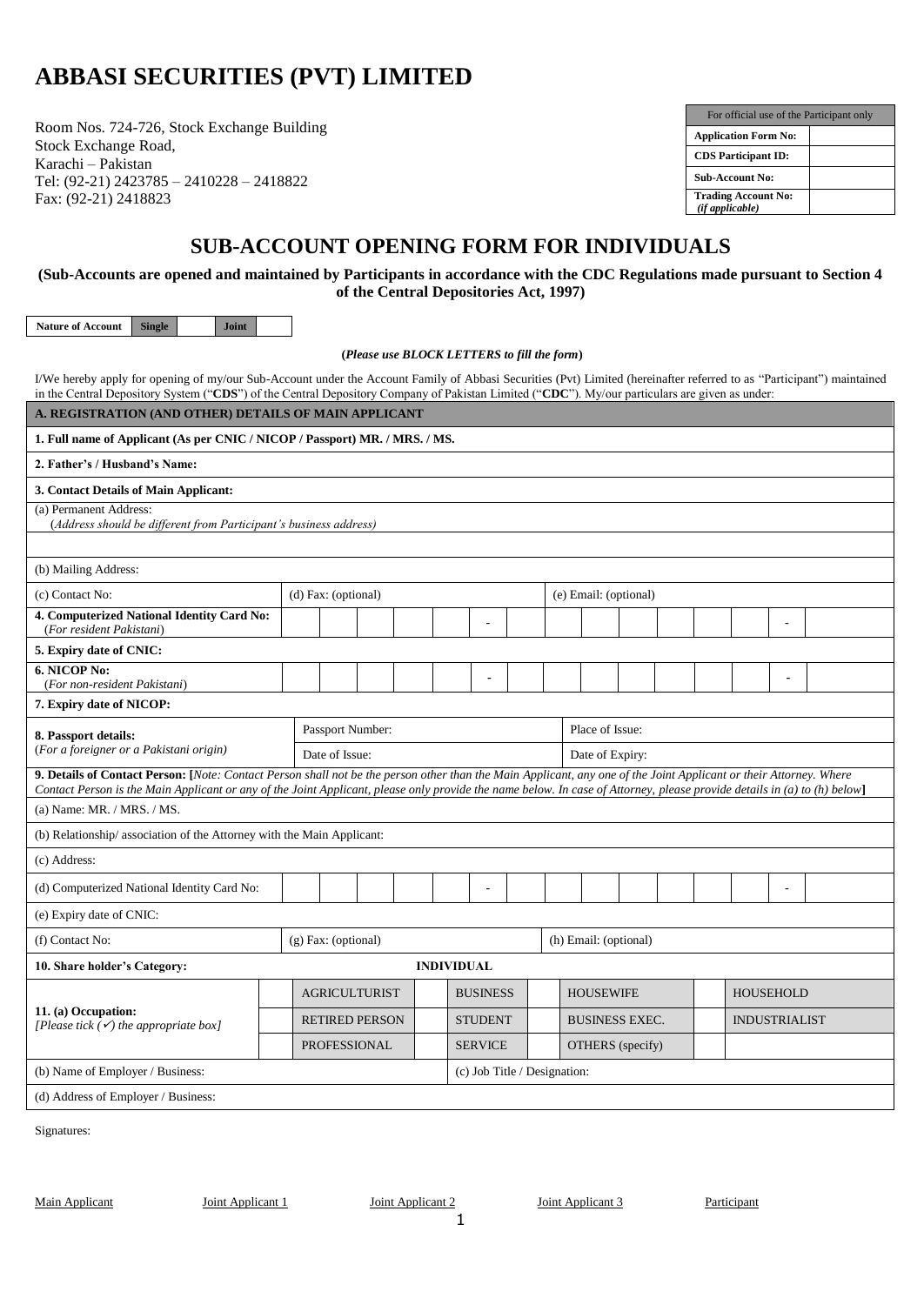| <b>B. REGISTRATION (AND OTHER) DETAILS OF THE JOINT APPLICANT(S)</b>                                                                        |  |                                       |  |                       |  |                  |                |                                              |  |  |  |                       |                                     |  |                      |                      |                      |  |  |
|---------------------------------------------------------------------------------------------------------------------------------------------|--|---------------------------------------|--|-----------------------|--|------------------|----------------|----------------------------------------------|--|--|--|-----------------------|-------------------------------------|--|----------------------|----------------------|----------------------|--|--|
| PERSONAL INFORMATION - JOINT APPLICANT NO. 1                                                                                                |  |                                       |  |                       |  |                  |                |                                              |  |  |  |                       |                                     |  |                      |                      |                      |  |  |
| 1. Full name of Applicant (As per CNIC / NICOP / Passport) MR. / MRS. / MS.                                                                 |  |                                       |  |                       |  |                  |                |                                              |  |  |  |                       |                                     |  |                      |                      |                      |  |  |
| 2. Father's / Husband's Name:                                                                                                               |  |                                       |  |                       |  |                  |                |                                              |  |  |  |                       |                                     |  |                      |                      |                      |  |  |
| 3. Permanent Address:<br>(Address should be different from Participant's address)                                                           |  |                                       |  |                       |  |                  |                |                                              |  |  |  |                       |                                     |  |                      |                      |                      |  |  |
| 4. (a) Contact No:                                                                                                                          |  |                                       |  | (b) Fax: (optional)   |  |                  |                |                                              |  |  |  |                       | (c) Email: (optional)               |  |                      |                      |                      |  |  |
| 5. Computerized National Identity Card No:<br>(For resident Pakistani)                                                                      |  |                                       |  |                       |  |                  |                |                                              |  |  |  |                       |                                     |  |                      |                      |                      |  |  |
| 6. Expiry date of CNIC:                                                                                                                     |  |                                       |  |                       |  |                  |                |                                              |  |  |  |                       |                                     |  |                      |                      |                      |  |  |
| 7. NICOP No:<br>(For non-resident Pakistani)                                                                                                |  |                                       |  |                       |  |                  |                | $\blacksquare$                               |  |  |  |                       |                                     |  |                      |                      |                      |  |  |
| 8. Expiry date of NICOP:                                                                                                                    |  |                                       |  |                       |  |                  |                |                                              |  |  |  |                       |                                     |  |                      |                      |                      |  |  |
| Passport Number:<br>Place of Issue:<br>9. Passport details:<br>(For a Foreigner or a Pakistani origin)<br>Date of Issue:<br>Date of Expiry: |  |                                       |  |                       |  |                  |                |                                              |  |  |  |                       |                                     |  |                      |                      |                      |  |  |
| <b>AGRICULTURIST</b><br><b>BUSINESS</b><br><b>HOUSEWIFE</b><br><b>HOUSEHOLD</b>                                                             |  |                                       |  |                       |  |                  |                |                                              |  |  |  |                       |                                     |  |                      |                      |                      |  |  |
| 10. (a) Occupation:                                                                                                                         |  |                                       |  | <b>RETIRED PERSON</b> |  |                  |                | <b>STUDENT</b>                               |  |  |  |                       | <b>BUSINESS EXEC.</b>               |  |                      |                      | <b>INDUSTRIALIST</b> |  |  |
| [Please tick $(\checkmark)$ the appropriate box]                                                                                            |  |                                       |  | <b>PROFESSIONAL</b>   |  |                  |                | <b>SERVICE</b>                               |  |  |  |                       | OTHERS (specify)                    |  |                      |                      |                      |  |  |
| (b) Name of Employer / Business:                                                                                                            |  |                                       |  |                       |  |                  |                | (c) Job Title / Designation:                 |  |  |  |                       |                                     |  |                      |                      |                      |  |  |
| (d) Address of Employer / Business:                                                                                                         |  |                                       |  |                       |  |                  |                |                                              |  |  |  |                       |                                     |  |                      |                      |                      |  |  |
|                                                                                                                                             |  |                                       |  |                       |  |                  |                | PERSONAL INFORMATION - JOINT APPLICANT NO. 2 |  |  |  |                       |                                     |  |                      |                      |                      |  |  |
| 1. Full name of Applicant (As per CNIC / NICOP / Passport) MR. / MRS. / MS.                                                                 |  |                                       |  |                       |  |                  |                |                                              |  |  |  |                       |                                     |  |                      |                      |                      |  |  |
|                                                                                                                                             |  |                                       |  |                       |  |                  |                |                                              |  |  |  |                       |                                     |  |                      |                      |                      |  |  |
| 2. Father's / Husband's Name:<br>3. Permanent Address:<br>(Address should be different from Participant's address)                          |  |                                       |  |                       |  |                  |                |                                              |  |  |  |                       |                                     |  |                      |                      |                      |  |  |
| 4. (a) Contact No:                                                                                                                          |  |                                       |  | (b) Fax: (optional)   |  |                  |                |                                              |  |  |  |                       | (c) Email: (optional)               |  |                      |                      |                      |  |  |
| 5. Computerized National Identity Card No:                                                                                                  |  |                                       |  |                       |  |                  |                |                                              |  |  |  |                       |                                     |  |                      |                      |                      |  |  |
| (For resident Pakistani)                                                                                                                    |  |                                       |  |                       |  |                  |                |                                              |  |  |  |                       |                                     |  |                      |                      |                      |  |  |
| 6. Expiry date of CNIC:<br>7. NICOP No:                                                                                                     |  |                                       |  |                       |  |                  |                |                                              |  |  |  |                       |                                     |  |                      |                      |                      |  |  |
| (For non-resident Pakistani)                                                                                                                |  |                                       |  |                       |  |                  |                | $\blacksquare$                               |  |  |  |                       |                                     |  |                      |                      |                      |  |  |
| 8. Expiry date of NICOP:                                                                                                                    |  |                                       |  |                       |  |                  |                |                                              |  |  |  |                       |                                     |  |                      |                      |                      |  |  |
| 9. Passport details:                                                                                                                        |  |                                       |  |                       |  | Passport Number: |                |                                              |  |  |  |                       | Place of Issue:                     |  |                      |                      |                      |  |  |
| (For a Foreigner or a Pakistani origin)                                                                                                     |  |                                       |  | Date of Issue:        |  |                  |                |                                              |  |  |  |                       | Date of Expiry:                     |  |                      |                      |                      |  |  |
| 10. (a) Occupation:                                                                                                                         |  |                                       |  | <b>AGRICULTURIST</b>  |  |                  |                | <b>BUSINESS</b>                              |  |  |  | <b>HOUSEWIFE</b>      |                                     |  |                      | <b>HOUSEHOLD</b>     |                      |  |  |
| [Please tick $(\checkmark)$ the appropriate box]                                                                                            |  |                                       |  | <b>RETIRED PERSON</b> |  |                  |                | <b>STUDENT</b>                               |  |  |  |                       | <b>BUSINESS EXEC.</b>               |  |                      | <b>INDUSTRIALIST</b> |                      |  |  |
|                                                                                                                                             |  |                                       |  | PROFESSIONAL          |  |                  |                | OTHERS (specify)<br><b>SERVICE</b>           |  |  |  |                       |                                     |  |                      |                      |                      |  |  |
| (b) Name of Employer / Business:                                                                                                            |  |                                       |  |                       |  |                  |                | (c) Job Title / Designation:                 |  |  |  |                       |                                     |  |                      |                      |                      |  |  |
| (d) Address of Employer / Business:                                                                                                         |  |                                       |  |                       |  |                  |                |                                              |  |  |  |                       |                                     |  |                      |                      |                      |  |  |
|                                                                                                                                             |  |                                       |  |                       |  |                  |                | PERSONAL INFORMATION - JOINT APPLICANT NO. 3 |  |  |  |                       |                                     |  |                      |                      |                      |  |  |
| 1. Full name of Applicant (As per CNIC / NICOP / Passport) MR. / MRS. / MS.                                                                 |  |                                       |  |                       |  |                  |                |                                              |  |  |  |                       |                                     |  |                      |                      |                      |  |  |
| 2. Father's / Husband's Name:                                                                                                               |  |                                       |  |                       |  |                  |                |                                              |  |  |  |                       |                                     |  |                      |                      |                      |  |  |
| <b>3. Permanent Address:</b><br>(Address should be different from Participant's address)                                                    |  |                                       |  |                       |  |                  |                |                                              |  |  |  |                       |                                     |  |                      |                      |                      |  |  |
| 4. (a) Contact No:                                                                                                                          |  |                                       |  | (b) Fax: (optional)   |  |                  |                |                                              |  |  |  |                       | (c) Email: (optional)               |  |                      |                      |                      |  |  |
| 5. Computerized National Identity Card No:<br>(For resident Pakistani)                                                                      |  |                                       |  |                       |  |                  |                |                                              |  |  |  |                       |                                     |  |                      |                      |                      |  |  |
| 6. Expiry date of CNIC:                                                                                                                     |  |                                       |  |                       |  |                  |                |                                              |  |  |  |                       |                                     |  |                      |                      |                      |  |  |
| 7. NICOP No:                                                                                                                                |  |                                       |  |                       |  |                  |                | $\blacksquare$                               |  |  |  |                       |                                     |  |                      |                      | $\blacksquare$       |  |  |
| (For non-resident Pakistani)                                                                                                                |  |                                       |  |                       |  |                  |                |                                              |  |  |  |                       |                                     |  |                      |                      |                      |  |  |
| 8. Expiry date of NICOP:                                                                                                                    |  |                                       |  |                       |  |                  |                |                                              |  |  |  |                       | Place of Issue:                     |  |                      |                      |                      |  |  |
| 9. Passport details:<br>(For a Foreigner or a Pakistani origin)                                                                             |  |                                       |  | Date of Issue:        |  | Passport Number: |                |                                              |  |  |  |                       |                                     |  |                      |                      |                      |  |  |
|                                                                                                                                             |  |                                       |  |                       |  |                  |                |                                              |  |  |  |                       | Date of Expiry:<br><b>HOUSEWIFE</b> |  | <b>HOUSEHOLD</b>     |                      |                      |  |  |
| 10. (a) Occupation:                                                                                                                         |  |                                       |  | <b>AGRICULTURIST</b>  |  |                  |                | <b>BUSINESS</b><br><b>STUDENT</b>            |  |  |  | <b>BUSINESS EXEC.</b> |                                     |  | <b>INDUSTRIALIST</b> |                      |                      |  |  |
| [Please tick $(\checkmark)$ the appropriate box]                                                                                            |  | <b>RETIRED PERSON</b><br>PROFESSIONAL |  |                       |  |                  | <b>SERVICE</b> |                                              |  |  |  | OTHERS (specify)      |                                     |  |                      |                      |                      |  |  |
| (b) Name of Employer / Business:                                                                                                            |  |                                       |  |                       |  |                  |                | (c) Job Title / Designation:                 |  |  |  |                       |                                     |  |                      |                      |                      |  |  |
| (d) Address of Employer / Business:                                                                                                         |  |                                       |  |                       |  |                  |                |                                              |  |  |  |                       |                                     |  |                      |                      |                      |  |  |
|                                                                                                                                             |  |                                       |  |                       |  |                  |                |                                              |  |  |  |                       |                                     |  |                      |                      |                      |  |  |

Signatures: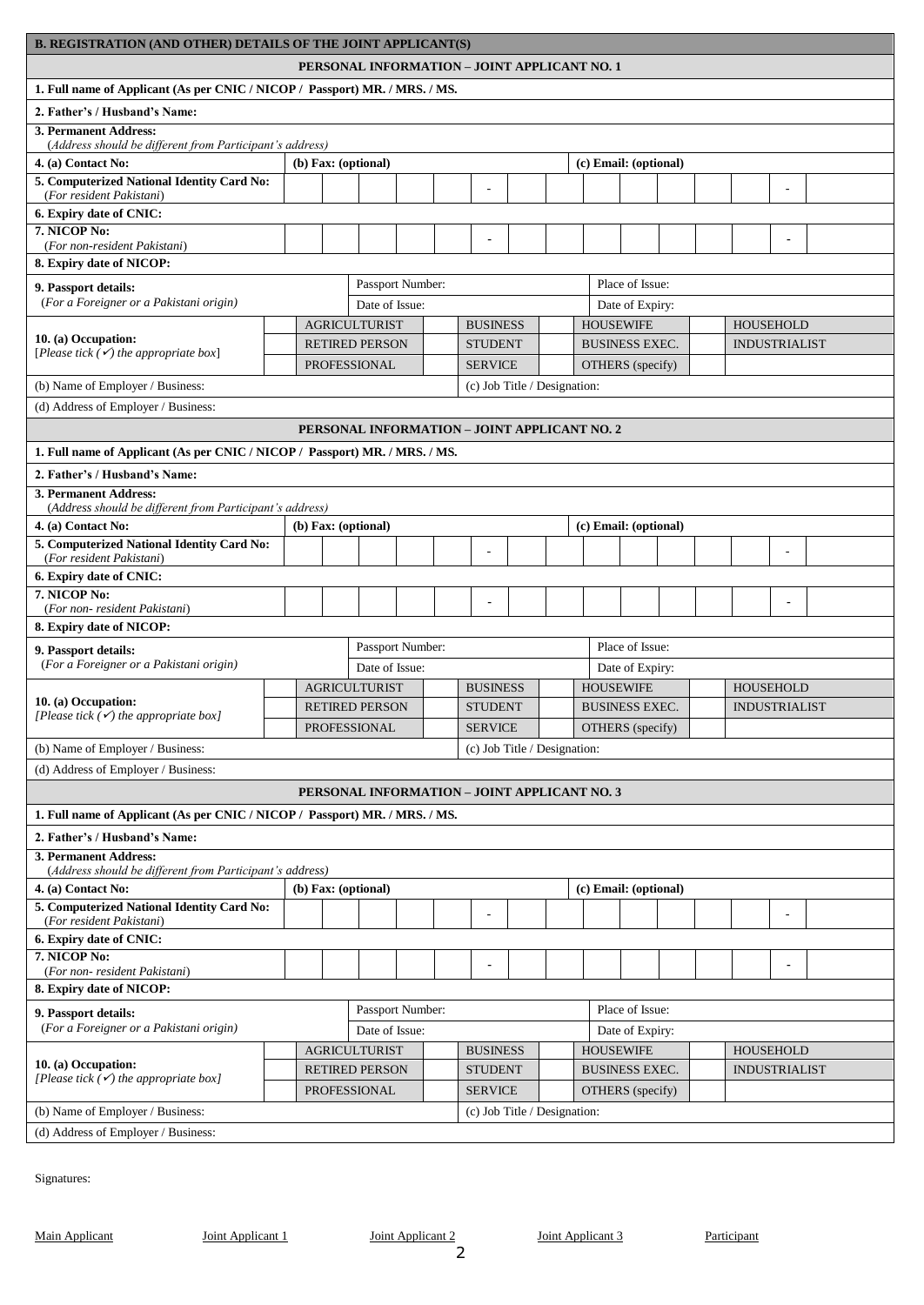| <b>C. OTHER INFORMATION</b>                                                                                                                                                                                           |                                                            |                                                                                       |                |  |                |                    |                  |                 |                      |  |     |  |                                           |  |  |                 |                |  |  |                                   |  |  |  |  |  |  |
|-----------------------------------------------------------------------------------------------------------------------------------------------------------------------------------------------------------------------|------------------------------------------------------------|---------------------------------------------------------------------------------------|----------------|--|----------------|--------------------|------------------|-----------------|----------------------|--|-----|--|-------------------------------------------|--|--|-----------------|----------------|--|--|-----------------------------------|--|--|--|--|--|--|
| <b>1. Dividend Mandate</b> [Please tick $(\checkmark)$ the appropriate box]                                                                                                                                           |                                                            |                                                                                       | Yes            |  | N <sub>o</sub> |                    |                  |                 |                      |  |     |  | If yes, please provide following details: |  |  |                 |                |  |  |                                   |  |  |  |  |  |  |
| (a) Account Title:                                                                                                                                                                                                    |                                                            |                                                                                       |                |  |                |                    |                  | (b) Account No: |                      |  |     |  |                                           |  |  |                 |                |  |  |                                   |  |  |  |  |  |  |
| (c) Name of Bank:                                                                                                                                                                                                     |                                                            |                                                                                       |                |  |                |                    |                  | (d) Branch:     |                      |  |     |  |                                           |  |  |                 |                |  |  |                                   |  |  |  |  |  |  |
| (e) Address:                                                                                                                                                                                                          |                                                            |                                                                                       |                |  |                |                    |                  |                 |                      |  |     |  |                                           |  |  |                 |                |  |  |                                   |  |  |  |  |  |  |
| 2. National Tax No: (Optional)                                                                                                                                                                                        |                                                            |                                                                                       |                |  |                |                    |                  |                 |                      |  |     |  |                                           |  |  |                 |                |  |  |                                   |  |  |  |  |  |  |
| 3. Nationality:                                                                                                                                                                                                       |                                                            |                                                                                       |                |  |                |                    |                  |                 |                      |  |     |  |                                           |  |  |                 |                |  |  |                                   |  |  |  |  |  |  |
| <b>4. Residential Status</b> [Please tick $(\checkmark)$ the appropriate box]                                                                                                                                         |                                                            |                                                                                       |                |  | Resident       |                    |                  | Non-Resident    |                      |  |     |  | Repatriable                               |  |  | Non-Repatriable |                |  |  |                                   |  |  |  |  |  |  |
|                                                                                                                                                                                                                       |                                                            | Pakistani                                                                             |                |  |                |                    |                  |                 |                      |  |     |  |                                           |  |  |                 |                |  |  |                                   |  |  |  |  |  |  |
|                                                                                                                                                                                                                       |                                                            | Pakistani Origin                                                                      |                |  |                |                    |                  |                 |                      |  |     |  |                                           |  |  |                 |                |  |  |                                   |  |  |  |  |  |  |
|                                                                                                                                                                                                                       |                                                            | Foreign National                                                                      |                |  |                |                    |                  |                 |                      |  |     |  |                                           |  |  |                 |                |  |  |                                   |  |  |  |  |  |  |
| 5. If you are maintaining any Special                                                                                                                                                                                 |                                                            | (a) SCRA Account No:                                                                  | (b) Bank Name: |  |                |                    |                  |                 |                      |  |     |  |                                           |  |  |                 |                |  |  |                                   |  |  |  |  |  |  |
| please provide details in (a) to (c):                                                                                                                                                                                 | Convertible Rupee Account ("SCRA"),<br>(c) Branch Details: |                                                                                       |                |  |                |                    |                  |                 |                      |  |     |  |                                           |  |  |                 |                |  |  |                                   |  |  |  |  |  |  |
| Please tick $(\vee)$ the appropriate box                                                                                                                                                                              |                                                            |                                                                                       |                |  |                |                    |                  |                 |                      |  |     |  |                                           |  |  |                 |                |  |  |                                   |  |  |  |  |  |  |
| 6. Zakat Status:                                                                                                                                                                                                      |                                                            |                                                                                       |                |  |                |                    |                  |                 | Muslim Zakat payable |  |     |  |                                           |  |  |                 |                |  |  |                                   |  |  |  |  |  |  |
| (If, according to the Figh of the Applicant(s), Zakat deduction is not applicable, then relevant<br>Muslim Zakat non-payable<br>Declaration on prescribed format shall be submitted with the concerned Issuer and the |                                                            |                                                                                       |                |  |                |                    |                  |                 |                      |  |     |  |                                           |  |  |                 |                |  |  |                                   |  |  |  |  |  |  |
| Participant)                                                                                                                                                                                                          |                                                            |                                                                                       |                |  |                |                    |                  |                 | Non-Muslim           |  |     |  |                                           |  |  |                 |                |  |  |                                   |  |  |  |  |  |  |
|                                                                                                                                                                                                                       |                                                            |                                                                                       |                |  |                |                    |                  |                 | Not Applicable       |  |     |  |                                           |  |  |                 |                |  |  |                                   |  |  |  |  |  |  |
|                                                                                                                                                                                                                       |                                                            | (a) Name of Nominee:                                                                  |                |  |                |                    |                  |                 |                      |  |     |  |                                           |  |  |                 |                |  |  |                                   |  |  |  |  |  |  |
|                                                                                                                                                                                                                       |                                                            | (b) Father's/Husband's Name:                                                          |                |  |                |                    |                  |                 |                      |  |     |  |                                           |  |  |                 |                |  |  |                                   |  |  |  |  |  |  |
| 7. Particulars of nominee<br>(Optional but if desired,                                                                                                                                                                |                                                            |                                                                                       | Spouse         |  |                |                    |                  |                 | Father               |  |     |  | Mother                                    |  |  |                 |                |  |  |                                   |  |  |  |  |  |  |
| nomination should only be made<br>in case of sole individual and not                                                                                                                                                  |                                                            | (c) Relationship with Main Applicant:<br>[Please tick $(\checkmark)$ appropriate box] |                |  |                |                    |                  |                 | <b>Brother</b>       |  |     |  | Sister                                    |  |  |                 | $Son*$         |  |  |                                   |  |  |  |  |  |  |
| joint account)                                                                                                                                                                                                        |                                                            |                                                                                       |                |  |                |                    |                  |                 | Daughter*            |  |     |  |                                           |  |  |                 |                |  |  | * Including step or adopted child |  |  |  |  |  |  |
|                                                                                                                                                                                                                       |                                                            | (d) Address:                                                                          |                |  |                |                    |                  |                 |                      |  |     |  |                                           |  |  |                 |                |  |  |                                   |  |  |  |  |  |  |
| [In case of death of Sub-Account<br>Holder: Nomination may be made                                                                                                                                                    |                                                            | (e) CNIC No:<br>(in case of a resident Pakistani)                                     |                |  |                |                    |                  |                 |                      |  |     |  |                                           |  |  |                 |                |  |  |                                   |  |  |  |  |  |  |
| in terms of requirements of Section<br>80 of the Companies Ordinance,                                                                                                                                                 |                                                            | (f) Expiry date of CNIC:                                                              |                |  |                |                    |                  |                 |                      |  |     |  |                                           |  |  |                 |                |  |  |                                   |  |  |  |  |  |  |
| 1984, which inter alia requires<br>that person nominated as                                                                                                                                                           |                                                            | (g) NICOP No:<br>(in case of a non-resident Pakistani)                                |                |  |                |                    |                  |                 |                      |  |     |  |                                           |  |  |                 |                |  |  |                                   |  |  |  |  |  |  |
| aforesaid shall not be a person<br>other than the following relatives                                                                                                                                                 |                                                            | (h) Expiry date of NICOP:                                                             |                |  |                |                    |                  |                 |                      |  |     |  |                                           |  |  |                 |                |  |  |                                   |  |  |  |  |  |  |
| of the Sub-Account Holder,                                                                                                                                                                                            |                                                            |                                                                                       |                |  |                |                    | Passport Number: |                 |                      |  |     |  |                                           |  |  |                 |                |  |  |                                   |  |  |  |  |  |  |
| namely: a spouse, father, mother,<br>brother, sister and son or                                                                                                                                                       |                                                            | (i) Passport details:                                                                 |                |  |                |                    | Place of Issue:  |                 |                      |  |     |  |                                           |  |  |                 |                |  |  |                                   |  |  |  |  |  |  |
| daughter, including a step or<br>adopted child.]                                                                                                                                                                      |                                                            | (In case of a foreigner or a Pakistani origin)                                        |                |  |                |                    | Date of Issue:   |                 |                      |  |     |  |                                           |  |  |                 |                |  |  |                                   |  |  |  |  |  |  |
|                                                                                                                                                                                                                       |                                                            |                                                                                       |                |  |                | Date of Expiry:    |                  |                 |                      |  |     |  |                                           |  |  |                 |                |  |  |                                   |  |  |  |  |  |  |
|                                                                                                                                                                                                                       |                                                            | (j) Contact No:                                                                       |                |  |                |                    |                  |                 | (k) Fax: (optional)  |  |     |  |                                           |  |  |                 |                |  |  |                                   |  |  |  |  |  |  |
|                                                                                                                                                                                                                       |                                                            | $(l)$ E-mail: (optional)                                                              |                |  |                |                    |                  |                 |                      |  |     |  |                                           |  |  |                 |                |  |  |                                   |  |  |  |  |  |  |
| D. CDC SMS / IVR/ WEB SERVICES ("CDC access")                                                                                                                                                                         |                                                            |                                                                                       |                |  |                |                    |                  |                 |                      |  |     |  |                                           |  |  |                 |                |  |  |                                   |  |  |  |  |  |  |
| CDC provides FREE OF COST services under CDC access whereby sub-account holders can have real time access to their account related information.                                                                       |                                                            |                                                                                       |                |  |                |                    |                  |                 |                      |  |     |  |                                           |  |  |                 |                |  |  |                                   |  |  |  |  |  |  |
| 1. SMS is part of such service, where alerts are sent whenever certain activities take place in a sub-account including securities movement, pledge etc.                                                              |                                                            |                                                                                       |                |  |                |                    |                  |                 |                      |  |     |  |                                           |  |  |                 |                |  |  |                                   |  |  |  |  |  |  |
| (a) For SMS Service, please provide local mobile number of your Contact Person:                                                                                                                                       |                                                            |                                                                                       |                |  |                |                    |                  |                 |                      |  |     |  |                                           |  |  |                 |                |  |  |                                   |  |  |  |  |  |  |
| (b) If you do not wish to subscribe to SMS Service, please sign here:                                                                                                                                                 |                                                            |                                                                                       |                |  |                |                    |                  |                 |                      |  |     |  |                                           |  |  |                 |                |  |  |                                   |  |  |  |  |  |  |
| 2. Do you wish to subscribe to free of cost IVR Service? [Please tick $(\checkmark)$ the appropriate box]                                                                                                             |                                                            |                                                                                       |                |  |                |                    |                  |                 |                      |  | Yes |  |                                           |  |  |                 | N <sub>o</sub> |  |  |                                   |  |  |  |  |  |  |
| <b>3. Do you wish to subscribe to free of cost Web Service?</b> [Please tick $( \vee )$ the appropriate box]                                                                                                          |                                                            |                                                                                       |                |  |                |                    |                  |                 |                      |  | Yes |  |                                           |  |  |                 | N <sub>o</sub> |  |  |                                   |  |  |  |  |  |  |
| 4. If you are subscribing to IVR and/or Web Service, please provide following details of your Contact Person:                                                                                                         |                                                            |                                                                                       |                |  |                |                    |                  |                 |                      |  |     |  |                                           |  |  |                 |                |  |  |                                   |  |  |  |  |  |  |
| (a) Date of Birth $(DD/MM/YYYY)$                                                                                                                                                                                      |                                                            |                                                                                       |                |  |                |                    |                  |                 |                      |  |     |  |                                           |  |  |                 |                |  |  |                                   |  |  |  |  |  |  |
| (b) Mother's Maiden Name:                                                                                                                                                                                             |                                                            |                                                                                       |                |  |                | (c) Email Address: |                  |                 |                      |  |     |  |                                           |  |  |                 |                |  |  |                                   |  |  |  |  |  |  |

Signatures: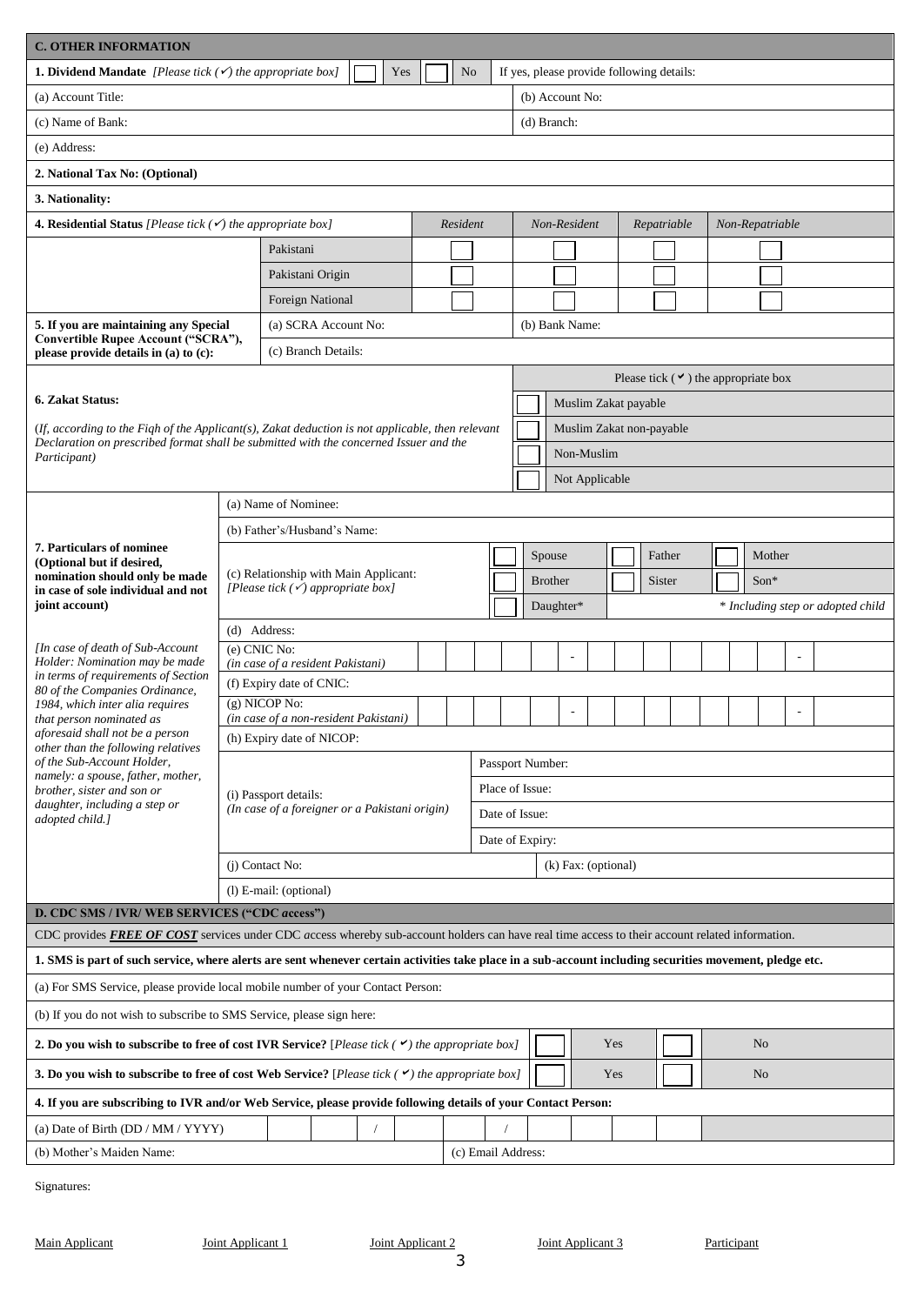| <b>E. SUB-ACCOUNT OPERATING INSTRUCTIONS</b>                                                                                                                                                                                                                                                                                                                                                                                                                                                                                                                                                                                                                                                                                                                                                                                                                                                                                                                                                                                                                                                                                                                                                                                                                                                                                                                                                                                                                                                                                                                                                                                                                                                                                                                                                                                                                                                                                                                                                                                                                                                                                                                                                                                                                                                                                                                                                                                                                                                                                                                                                                                                                                                                                                                                                                                                                                   |          |                                         |                                |  |  |  |  |  |                 |                            |  |  |                                                                                                                                                                      |  |
|--------------------------------------------------------------------------------------------------------------------------------------------------------------------------------------------------------------------------------------------------------------------------------------------------------------------------------------------------------------------------------------------------------------------------------------------------------------------------------------------------------------------------------------------------------------------------------------------------------------------------------------------------------------------------------------------------------------------------------------------------------------------------------------------------------------------------------------------------------------------------------------------------------------------------------------------------------------------------------------------------------------------------------------------------------------------------------------------------------------------------------------------------------------------------------------------------------------------------------------------------------------------------------------------------------------------------------------------------------------------------------------------------------------------------------------------------------------------------------------------------------------------------------------------------------------------------------------------------------------------------------------------------------------------------------------------------------------------------------------------------------------------------------------------------------------------------------------------------------------------------------------------------------------------------------------------------------------------------------------------------------------------------------------------------------------------------------------------------------------------------------------------------------------------------------------------------------------------------------------------------------------------------------------------------------------------------------------------------------------------------------------------------------------------------------------------------------------------------------------------------------------------------------------------------------------------------------------------------------------------------------------------------------------------------------------------------------------------------------------------------------------------------------------------------------------------------------------------------------------------------------|----------|-----------------------------------------|--------------------------------|--|--|--|--|--|-----------------|----------------------------|--|--|----------------------------------------------------------------------------------------------------------------------------------------------------------------------|--|
| 1. Signatory (ies) to give instruction to the                                                                                                                                                                                                                                                                                                                                                                                                                                                                                                                                                                                                                                                                                                                                                                                                                                                                                                                                                                                                                                                                                                                                                                                                                                                                                                                                                                                                                                                                                                                                                                                                                                                                                                                                                                                                                                                                                                                                                                                                                                                                                                                                                                                                                                                                                                                                                                                                                                                                                                                                                                                                                                                                                                                                                                                                                                  |          |                                         | <b>Names of Signatory(ies)</b> |  |  |  |  |  |                 | <b>Specimen Signatures</b> |  |  |                                                                                                                                                                      |  |
| Participant pertaining to the operations of the Sub-Account.                                                                                                                                                                                                                                                                                                                                                                                                                                                                                                                                                                                                                                                                                                                                                                                                                                                                                                                                                                                                                                                                                                                                                                                                                                                                                                                                                                                                                                                                                                                                                                                                                                                                                                                                                                                                                                                                                                                                                                                                                                                                                                                                                                                                                                                                                                                                                                                                                                                                                                                                                                                                                                                                                                                                                                                                                   | (a)      |                                         |                                |  |  |  |  |  |                 |                            |  |  |                                                                                                                                                                      |  |
|                                                                                                                                                                                                                                                                                                                                                                                                                                                                                                                                                                                                                                                                                                                                                                                                                                                                                                                                                                                                                                                                                                                                                                                                                                                                                                                                                                                                                                                                                                                                                                                                                                                                                                                                                                                                                                                                                                                                                                                                                                                                                                                                                                                                                                                                                                                                                                                                                                                                                                                                                                                                                                                                                                                                                                                                                                                                                | (b)      |                                         |                                |  |  |  |  |  |                 |                            |  |  |                                                                                                                                                                      |  |
| (Please specify sub- account operating instructions in the<br>relevant column along with names and specimen signatures of                                                                                                                                                                                                                                                                                                                                                                                                                                                                                                                                                                                                                                                                                                                                                                                                                                                                                                                                                                                                                                                                                                                                                                                                                                                                                                                                                                                                                                                                                                                                                                                                                                                                                                                                                                                                                                                                                                                                                                                                                                                                                                                                                                                                                                                                                                                                                                                                                                                                                                                                                                                                                                                                                                                                                      | (c)      |                                         |                                |  |  |  |  |  |                 |                            |  |  |                                                                                                                                                                      |  |
| authorised signatories)                                                                                                                                                                                                                                                                                                                                                                                                                                                                                                                                                                                                                                                                                                                                                                                                                                                                                                                                                                                                                                                                                                                                                                                                                                                                                                                                                                                                                                                                                                                                                                                                                                                                                                                                                                                                                                                                                                                                                                                                                                                                                                                                                                                                                                                                                                                                                                                                                                                                                                                                                                                                                                                                                                                                                                                                                                                        | (d)      |                                         |                                |  |  |  |  |  |                 |                            |  |  |                                                                                                                                                                      |  |
| 2. Sub-Account Operating Instructions:                                                                                                                                                                                                                                                                                                                                                                                                                                                                                                                                                                                                                                                                                                                                                                                                                                                                                                                                                                                                                                                                                                                                                                                                                                                                                                                                                                                                                                                                                                                                                                                                                                                                                                                                                                                                                                                                                                                                                                                                                                                                                                                                                                                                                                                                                                                                                                                                                                                                                                                                                                                                                                                                                                                                                                                                                                         |          | Either (Singly) or Survivor<br>Attorney |                                |  |  |  |  |  |                 |                            |  |  |                                                                                                                                                                      |  |
| [Please $(\checkmark)$ appropriate box]                                                                                                                                                                                                                                                                                                                                                                                                                                                                                                                                                                                                                                                                                                                                                                                                                                                                                                                                                                                                                                                                                                                                                                                                                                                                                                                                                                                                                                                                                                                                                                                                                                                                                                                                                                                                                                                                                                                                                                                                                                                                                                                                                                                                                                                                                                                                                                                                                                                                                                                                                                                                                                                                                                                                                                                                                                        |          | Jointly [any] __                        |                                |  |  |  |  |  | Any other       |                            |  |  |                                                                                                                                                                      |  |
|                                                                                                                                                                                                                                                                                                                                                                                                                                                                                                                                                                                                                                                                                                                                                                                                                                                                                                                                                                                                                                                                                                                                                                                                                                                                                                                                                                                                                                                                                                                                                                                                                                                                                                                                                                                                                                                                                                                                                                                                                                                                                                                                                                                                                                                                                                                                                                                                                                                                                                                                                                                                                                                                                                                                                                                                                                                                                |          |                                         |                                |  |  |  |  |  | Please specify: |                            |  |  |                                                                                                                                                                      |  |
| <b>F. BANK VERIFICATION</b>                                                                                                                                                                                                                                                                                                                                                                                                                                                                                                                                                                                                                                                                                                                                                                                                                                                                                                                                                                                                                                                                                                                                                                                                                                                                                                                                                                                                                                                                                                                                                                                                                                                                                                                                                                                                                                                                                                                                                                                                                                                                                                                                                                                                                                                                                                                                                                                                                                                                                                                                                                                                                                                                                                                                                                                                                                                    |          |                                         |                                |  |  |  |  |  |                 |                            |  |  |                                                                                                                                                                      |  |
| The following information is required to be verified by the Bank Manager only where the Main Applicant is maintaining bank account:                                                                                                                                                                                                                                                                                                                                                                                                                                                                                                                                                                                                                                                                                                                                                                                                                                                                                                                                                                                                                                                                                                                                                                                                                                                                                                                                                                                                                                                                                                                                                                                                                                                                                                                                                                                                                                                                                                                                                                                                                                                                                                                                                                                                                                                                                                                                                                                                                                                                                                                                                                                                                                                                                                                                            |          |                                         |                                |  |  |  |  |  |                 |                            |  |  |                                                                                                                                                                      |  |
| <b>Particulars of Main Applicant:</b>                                                                                                                                                                                                                                                                                                                                                                                                                                                                                                                                                                                                                                                                                                                                                                                                                                                                                                                                                                                                                                                                                                                                                                                                                                                                                                                                                                                                                                                                                                                                                                                                                                                                                                                                                                                                                                                                                                                                                                                                                                                                                                                                                                                                                                                                                                                                                                                                                                                                                                                                                                                                                                                                                                                                                                                                                                          |          |                                         |                                |  |  |  |  |  |                 |                            |  |  |                                                                                                                                                                      |  |
| <b>Bank Account Title:</b>                                                                                                                                                                                                                                                                                                                                                                                                                                                                                                                                                                                                                                                                                                                                                                                                                                                                                                                                                                                                                                                                                                                                                                                                                                                                                                                                                                                                                                                                                                                                                                                                                                                                                                                                                                                                                                                                                                                                                                                                                                                                                                                                                                                                                                                                                                                                                                                                                                                                                                                                                                                                                                                                                                                                                                                                                                                     | CNIC No: |                                         |                                |  |  |  |  |  |                 |                            |  |  |                                                                                                                                                                      |  |
| <b>Bank Account No:</b>                                                                                                                                                                                                                                                                                                                                                                                                                                                                                                                                                                                                                                                                                                                                                                                                                                                                                                                                                                                                                                                                                                                                                                                                                                                                                                                                                                                                                                                                                                                                                                                                                                                                                                                                                                                                                                                                                                                                                                                                                                                                                                                                                                                                                                                                                                                                                                                                                                                                                                                                                                                                                                                                                                                                                                                                                                                        |          |                                         |                                |  |  |  |  |  |                 |                            |  |  |                                                                                                                                                                      |  |
| Address of Applicant:                                                                                                                                                                                                                                                                                                                                                                                                                                                                                                                                                                                                                                                                                                                                                                                                                                                                                                                                                                                                                                                                                                                                                                                                                                                                                                                                                                                                                                                                                                                                                                                                                                                                                                                                                                                                                                                                                                                                                                                                                                                                                                                                                                                                                                                                                                                                                                                                                                                                                                                                                                                                                                                                                                                                                                                                                                                          |          |                                         |                                |  |  |  |  |  |                 |                            |  |  |                                                                                                                                                                      |  |
| Signature of Applicant:                                                                                                                                                                                                                                                                                                                                                                                                                                                                                                                                                                                                                                                                                                                                                                                                                                                                                                                                                                                                                                                                                                                                                                                                                                                                                                                                                                                                                                                                                                                                                                                                                                                                                                                                                                                                                                                                                                                                                                                                                                                                                                                                                                                                                                                                                                                                                                                                                                                                                                                                                                                                                                                                                                                                                                                                                                                        |          |                                         |                                |  |  |  |  |  |                 |                            |  |  |                                                                                                                                                                      |  |
| We do hereby verify the above particulars and signature of our above account holder:                                                                                                                                                                                                                                                                                                                                                                                                                                                                                                                                                                                                                                                                                                                                                                                                                                                                                                                                                                                                                                                                                                                                                                                                                                                                                                                                                                                                                                                                                                                                                                                                                                                                                                                                                                                                                                                                                                                                                                                                                                                                                                                                                                                                                                                                                                                                                                                                                                                                                                                                                                                                                                                                                                                                                                                           |          |                                         |                                |  |  |  |  |  |                 |                            |  |  |                                                                                                                                                                      |  |
| Particulars of Bank Manager / Authorized Officer:                                                                                                                                                                                                                                                                                                                                                                                                                                                                                                                                                                                                                                                                                                                                                                                                                                                                                                                                                                                                                                                                                                                                                                                                                                                                                                                                                                                                                                                                                                                                                                                                                                                                                                                                                                                                                                                                                                                                                                                                                                                                                                                                                                                                                                                                                                                                                                                                                                                                                                                                                                                                                                                                                                                                                                                                                              |          |                                         |                                |  |  |  |  |  |                 |                            |  |  |                                                                                                                                                                      |  |
| Contact No(s):<br>Name:                                                                                                                                                                                                                                                                                                                                                                                                                                                                                                                                                                                                                                                                                                                                                                                                                                                                                                                                                                                                                                                                                                                                                                                                                                                                                                                                                                                                                                                                                                                                                                                                                                                                                                                                                                                                                                                                                                                                                                                                                                                                                                                                                                                                                                                                                                                                                                                                                                                                                                                                                                                                                                                                                                                                                                                                                                                        |          |                                         |                                |  |  |  |  |  |                 |                            |  |  |                                                                                                                                                                      |  |
| E-mail:<br>Signature & Rubber Stamp:                                                                                                                                                                                                                                                                                                                                                                                                                                                                                                                                                                                                                                                                                                                                                                                                                                                                                                                                                                                                                                                                                                                                                                                                                                                                                                                                                                                                                                                                                                                                                                                                                                                                                                                                                                                                                                                                                                                                                                                                                                                                                                                                                                                                                                                                                                                                                                                                                                                                                                                                                                                                                                                                                                                                                                                                                                           |          |                                         |                                |  |  |  |  |  |                 |                            |  |  |                                                                                                                                                                      |  |
|                                                                                                                                                                                                                                                                                                                                                                                                                                                                                                                                                                                                                                                                                                                                                                                                                                                                                                                                                                                                                                                                                                                                                                                                                                                                                                                                                                                                                                                                                                                                                                                                                                                                                                                                                                                                                                                                                                                                                                                                                                                                                                                                                                                                                                                                                                                                                                                                                                                                                                                                                                                                                                                                                                                                                                                                                                                                                |          |                                         |                                |  |  |  |  |  |                 |                            |  |  |                                                                                                                                                                      |  |
| G. AUTHORIZATION UNDER SECTIONS 12 AND 24 OF THE CDC ACT EXCLUSIVELY FOR SETTLEMENT OF UNDERLYING TRADES<br>INCLUDING PLEDGE AND RECOVERY OF CHARGES AND LOSSES<br>I/we the undersigned, hereby give my/our express authority to the Participant under Section 12 and Section 24 of the Central Depositories Act, 1997 to handle Book-entry<br>Securities beneficially owned by me/us and entered in my/our Sub-Account maintained with the Participant for securities transactions that are exclusively meant for the<br>following purposes:<br>For settlement of any underlying market transactions (trades) made by me/us;<br>a.<br>For pledge securities transactions relating to any of my/our underlying market transactions (trades) with any Stock Exchange or a Clearing Company;<br>b.<br>For the recovery of payment against any underlying market purchase transactions made by me/us; and/or<br>c.<br>For the recovery of any charges or losses against any or all of the above transactions carried out by me/ us or services availed.<br>d.<br>A Securities transactions relating to a movement by me/us of my/our book-entry Securities from my/our Sub-Account under one Main Account under the<br>e.<br>control of Participant to my/our Sub-Account under another Main Account under the control of the same participant or to my/our Sub-Account under any<br>Main Account which is under the control of another Participant or to my Investor Account:<br>A Securities transactions which has been made by way to a gift to securities by the Holder of the Source Holding to his Family Members of other persons<br>f.<br>provided that all the conditions attached to such transactions has been satisfied by the Account Holder in the matter as notified by the CDC from time to time.<br>A Securities transactions which pertains to any lending or borrowing of Securities provided that such lending and borrowing of Securities has been made<br>g.<br>strictly against any underlying market sale transaction and all the conditions attached to such transaction has been satisfied in the manner as notified by the<br>CDC from time to time.<br>Delivery Transaction for any other purposes as prescribed by the Commission from time to time.<br>h.<br>Specific authority on each occasion shall be given by me/us to the Participant for handling of Book-entry Securities beneficially owned by me/us for all other purposes as<br>permitted under the applicable laws and regulations.<br>Note: Please note that above shall serve as a one-time fixed authorization to the Participant for handling of Book-entry Securities owned by the undersigned Sub-Account<br>Holder(s) and entered in his/her/their Sub-Account maintained with the Participant. Handling of Book-entry Securities for all other purposes should however require |          |                                         |                                |  |  |  |  |  |                 |                            |  |  | specific authority in writing from the undersigned Sub-Account Holder(s) in favour of the Participant. For handling of Book-entry Securities worth Rs. 500,000/- and |  |
|                                                                                                                                                                                                                                                                                                                                                                                                                                                                                                                                                                                                                                                                                                                                                                                                                                                                                                                                                                                                                                                                                                                                                                                                                                                                                                                                                                                                                                                                                                                                                                                                                                                                                                                                                                                                                                                                                                                                                                                                                                                                                                                                                                                                                                                                                                                                                                                                                                                                                                                                                                                                                                                                                                                                                                                                                                                                                |          |                                         |                                |  |  |  |  |  |                 |                            |  |  |                                                                                                                                                                      |  |
|                                                                                                                                                                                                                                                                                                                                                                                                                                                                                                                                                                                                                                                                                                                                                                                                                                                                                                                                                                                                                                                                                                                                                                                                                                                                                                                                                                                                                                                                                                                                                                                                                                                                                                                                                                                                                                                                                                                                                                                                                                                                                                                                                                                                                                                                                                                                                                                                                                                                                                                                                                                                                                                                                                                                                                                                                                                                                |          |                                         |                                |  |  |  |  |  |                 |                            |  |  |                                                                                                                                                                      |  |
|                                                                                                                                                                                                                                                                                                                                                                                                                                                                                                                                                                                                                                                                                                                                                                                                                                                                                                                                                                                                                                                                                                                                                                                                                                                                                                                                                                                                                                                                                                                                                                                                                                                                                                                                                                                                                                                                                                                                                                                                                                                                                                                                                                                                                                                                                                                                                                                                                                                                                                                                                                                                                                                                                                                                                                                                                                                                                |          |                                         |                                |  |  |  |  |  |                 |                            |  |  |                                                                                                                                                                      |  |

Signatures:

Main Applicant 1 Joint Applicant 1 Joint Applicant 2 Joint Applicant 3 Participant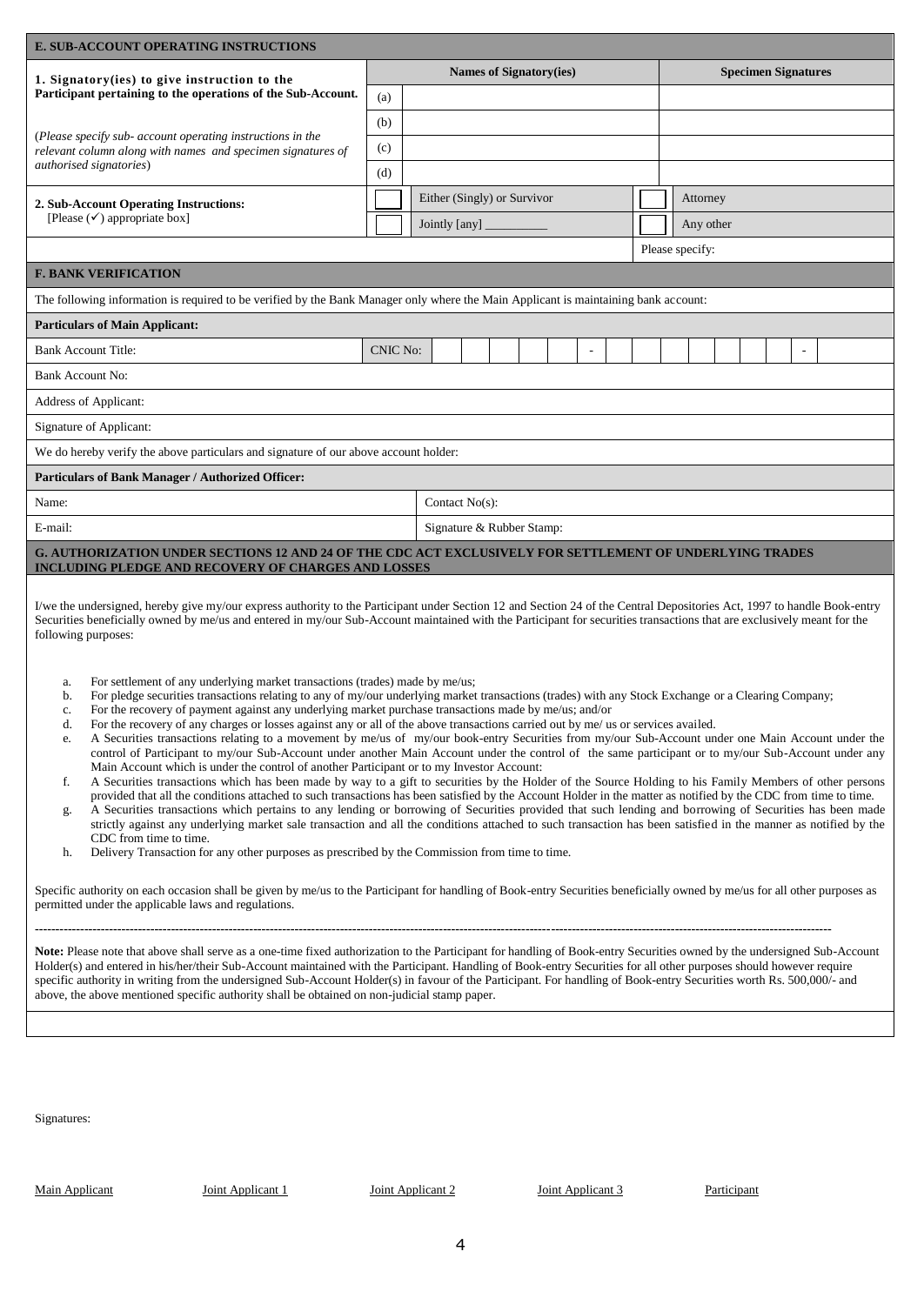#### **IMPORTANT**

#### Please read and understand the Terms and Conditions before signing and executing this form

#### *TERMS AND CONDITIONS*

The Terms and Conditions set herein below shall govern the Sub-Account forming part of the Account Family of the CDS Participant Account of the Participant, which shall be binding on the Sub-Account Holder as well as the Participant:

- 1. Provisions of the Central Depositories Act, 1997 ("**the Act**") and the Central Depository Company of Pakistan Limited Regulations ("**the Regulations**") as amended from time to time and the CDC's Operating Manual/Operating Instructions developed and issued pursuant thereto from time to time and any other by-laws, directives of the Securities and Exchange Commission of Pakistan issued from time to time, shall govern the opening, maintenance and operations of the Sub-Account.
- 2. Each page of this form should be duly signed by the Applicant (and joint Applicants if any) and the Participant or any authorized person of the Participant.
- 3. The Participant shall ensure provision of copies of all the relevant laws, rules and regulations at his office for access to the Sub-Account Holder(s) during working hours.
- 4. The Participant shall provide a list of his authorized agents/traders and designated employees, who can deal with the Sub-Account Holder(s) from time to time. Any change(s) therein shall forthwith be intimated in writing to the Sub-Account Holder(s).
- 5. The Registration Details and such other information specified by the Applicant in this form for opening of the Sub-Account appear in the Sub-Account to be established by the Participant in the Central Depository System who shall ensure the correctness and completeness of the same. Any change therein notified by the Sub-Account Holder from time to time in writing to the Participant shall reflect in the Sub-Account of such Sub-Account Holder.
- 6. The Book-entry Securities owned by the Sub-Account Holder shall be exclusively entered in the Sub-Account of such Sub-Account Holder.
- 7. Transfer, Pledge and Withdrawal of Book-entry Securities entered in the Sub-Account of the Sub-Account Holder shall only be made from time to time in accordance with the authorization given by the Sub-Account Holder to the Participant in Part (G) above pursuant to Section 12 and 24 of the Act. Such authorization shall constitutes the congregated / entire authorizations by the Sub-Account Holder(s) in favour of the Participant and supersedes and cancels all prior authorizations (oral, written or electronic) including any different, conflicting or additional terms which appear on any agreement or form the Sub-Account Holder(s) has executed in favour of the Participant.
- 8. Participant shall be liable to give due and timely effect to the instructions of the Sub-Account Holder given in terms of the above-referred authorization with respect to transfer, pledge and withdrawal of Book-entry Securities entered in his Sub-Account under the control of the Participant. Such instructions, among other matters, may include closing of Sub-Account.
- Participant shall send at the end of each quarter Account Balance statement to the Sub-Account Holder without any fee or charge showing the number of every Book-entry Security entered in his Sub-Account as of the end of the preceding month. Such Account Balance statement shall be generated from the CDS. Further, the Sub-Account Holder may request for such statement (including Account Activity reports) from the Participant at any time on payment of a fee on cost basis as prescribed by the Participant. The Participant shall be liable to provide such report/statement to the Sub-Account Holder within 3 Business Days from the date of receipt of such request, with or without charges.
- 10. In consideration for the facilities and services provided to the Sub-Account Holder by the Participant, the Sub-Account Holder shall pay fees and charges to the Participant as applicable for availing such facilities and services under the Act, the Regulations and these Terms & Conditions. In case of outstanding payment against any underlying market purchase transaction, charges and/or losses against the Sub-Account Holder, the Participant shall have the right, subject to Clause 7 above and under prior intimation to the Sub-Account Holder to clear the payment, charges and/or losses (including any shortfall in margin requirements) within the reasonable time prescribed by the Participant, to dispose off the necessary number of Book-entry Securities of the Sub-Account Holder and apply the net proceeds thereof towards the adjustment of such outstanding payment, charges and/or losses, provided that the Participant shall report the disposal of such Securities to the relevant Stock Exchange as an off-market transaction where the Securities are transferred from the Sub-Account to the House Account of the Participant..
- 11. Participant shall have the right, subject to 20 Business Days prior written notice to the Sub-Account Holder to close the Sub-Account if it becomes dormant with no holding balances. No Sub-Account shall be treated as dormant unless there is no activity for continuous six months.
- 12. Where admission of Participant to the CDS is suspended or terminated by the CDC, the Sub-Account Holder shall have the right, subject to the Regulations and the Procedures made thereunder, to request CDC to change his Controlling Account Holder and Participant shall extend full cooperation to the Sub-Account Holder in every regard, without prejudice to his right of recovery of any dues or receivable from the Sub-Account Holder.
- 13. In case of a Joint Account, all obligations and liabilities in relation to this Sub-Account or under these Terms and Conditions shall be joint and several.
- 14. These Terms and Conditions shall be binding on the Participant's nominee, legal representative, successors in interest and/or permitted assigns.
- 15. In the event of any conflict between these Terms and Conditions and the terms and conditions contained in Trading Account Opening Form or any other forms/authorizations prescribed by the Participant or otherwise, the Terms and Conditions contained herein shall prevail, insofar as it is related to the custodial services to be provided by the Participant under the legal framework of CDC.
- 16. The provision of services as provided for hereunder shall not constitute Participant as trustee and the Participant shall have no trust or other obligation in respect of the Bookentry Securities except as agreed by the Participant separately in writing.
- 17. The Participant is not acting under this application form as Investment Manager or Investment Advisor to the Sub-Account Holder(s).
- 18. The Participant should ensure due protection to the Sub-Account Holder regarding rights to dividend, rights or bonus shares etc. in respect of transactions routed through him and not do anything which is likely to harm the interest of the Sub-Account Holder with/from whom it may have had transactions in securities.
- 19. Subject to Section 21 of the Act, Participant shall maintain complete confidentiality of any information or document that is in his knowledge or possession or control relating to the affairs of the Sub-Account Holder(s), and in particular, relating to their Sub-Account(s), and shall not give, divulge, reveal or otherwise disclose such information or document to any other person.
- 20. These Terms and Conditions shall be deemed to have been amended, altered and/or modified if rights and duties of the parties hereto are altered by virtue of change in law, rules, regulations etc. of SECP and/or articles, rules, regulations of the Stock Exchanges and/or the Act, CDC Regulations, CDC's Operating Manual/Operating Procedures and/or any circular, directive or direction issued therein, such changes shall be deemed to have been incorporated and modified the rights and duties of the parties hereto.
- 21. The Participant shall offer IVR/ Web/ SMS (*CDS access*) facility to the Sub-Account Holder as a mandatory requirement.
- 22. The Participant shall ensure that duly filled in and signed copy of this form along with the acknowledgement receipt is provided to the Sub-Account Holder.

Signatures:

Main Applicant 1 Joint Applicant 1 Joint Applicant 2 Joint Applicant 3 Participant 5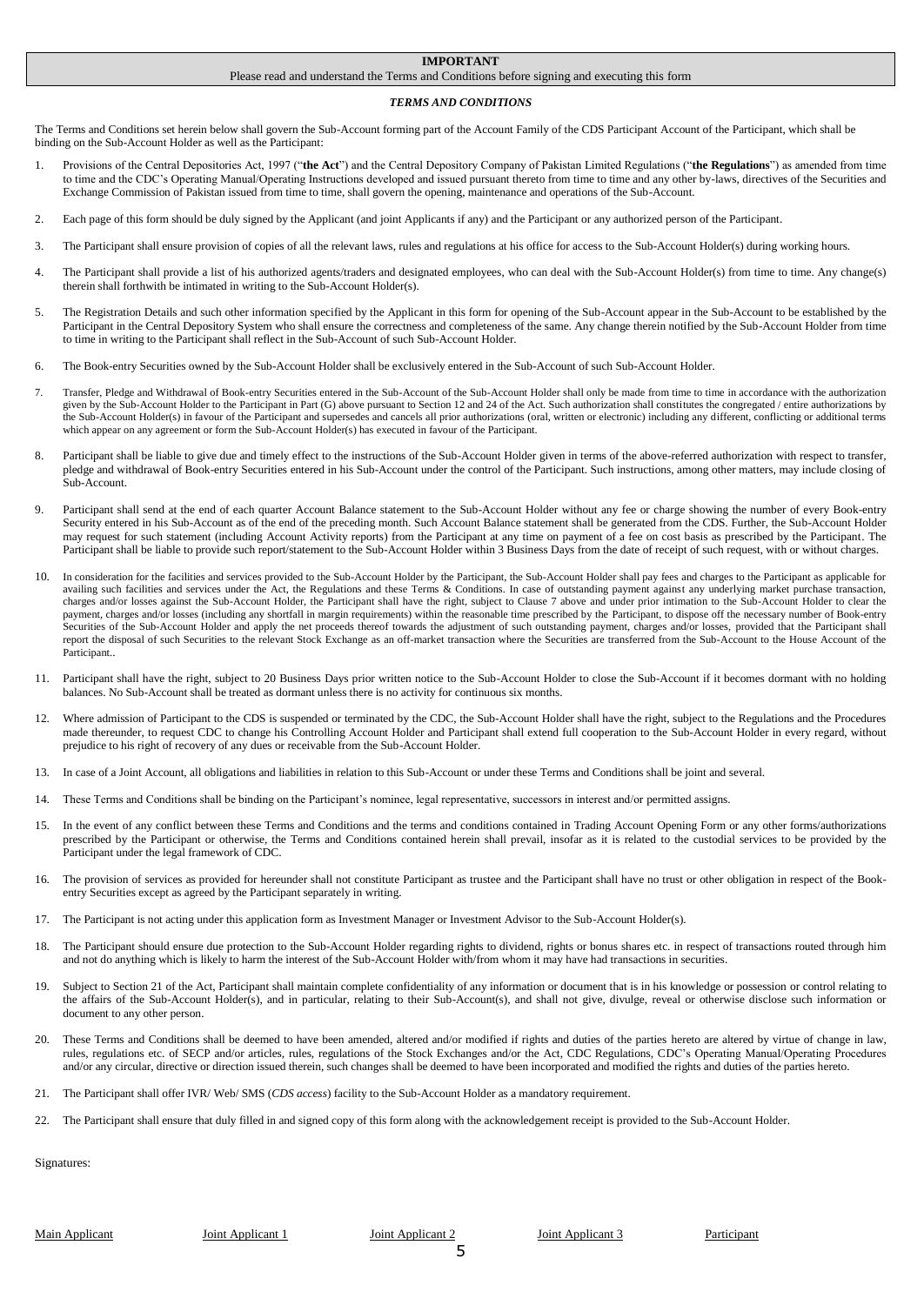I/We, the undersigned, hereby declare that:

- I/We am/are not minor(s):
- b) I/We am/are of sound mind;
- c) I/We have not applied to be adjudicated as an insolvent and that I/We have not suspended payment and that I/We have not compounded with my/our creditors;
- d) I/We am/are not an undischarged insolvent;
- e) I/We confirm having read and understood the above Terms and Conditions and I/We hereby unconditionally and irrevocably agree and undertake to be bound by and to comply with the above Terms and Conditions and any other terms and conditions which may be notified from time to time with the approval of the concerned authorities modifying or substituting all or any of the above Terms and Conditions in connection with the opening, maintenance and operation of the Sub-Account;
- f) I/We, being the Applicant(s), hereby further confirm that all the information contained in this form is true and correct to the best of my/our knowledge as on the date of making this application;
- g) I/We further agree that any false/misleading information by me/us or suspension of any material fact will render my/our Sub-Account liable for termination and further action under the law; and
- h) I/We hereby now apply for opening, maintaining, operation of Sub-Account forming part of the Account Family of CDS Participant Account of Participant.

#### **DISCLAIMER FOR CDC ACCESS**

The main objective of providing information, reports and account maintenance services through the Interactive Voice Response System, Internet /Web access and Short Messaging Service ("SMS") or any other value added service is to facilitate the Sub-Account Holders ("Users") with a more modern way to access their information. CDC makes no other warranty of the IVR, Internet /Web access, SMS or any other value added services and Users hereby unconditionally agree that they shall make use of the internet/web access subject to all hazards and circumstances as exist with the use of the internet. CDC shall not be liable to any Users for providing and making available such services and for failure or delay in the provision of SMS to Users and all Users, who use the IVR, internet access, SMS or any other value added services, shall be deemed to have indemnified CDC, its directors, offices and employees for the time being in office and held them harmless from and against any losses, damages, costs and expenses incurred or suffered by them as a consequence of use of the IVR system, internet/web access, SMS or any other value added services.

All Users hereby warrant and agree that their access of the internet /web by the use of a User-ID and login is an advanced electronic signature and upon issuance of such User-ID to the user, they hereby waive any right to raise any objection to the compliance of the User-ID and login with the criteria of an advance electronic signature.

All Users shall by signing this Form and by their conduct of accessing the IVR, internet/Web access, SMS or any other value added services agree to all the terms and conditions and terms of use as shall appear on the CDC website a[t www.cdcaccess.com.pk](http://www.cdcaccess.com.pk/) which shall be deemed to have been read and agreed to by the Users before signing this form.

| Name of Applicant:                                                                                                                                                                                                                                    |                 |  | Date:<br>Place: |       |  |  |                          |  | Signature: |  |  |  |  |   |  |
|-------------------------------------------------------------------------------------------------------------------------------------------------------------------------------------------------------------------------------------------------------|-----------------|--|-----------------|-------|--|--|--------------------------|--|------------|--|--|--|--|---|--|
| Name of Joint Applicant No 1:                                                                                                                                                                                                                         |                 |  | Date:<br>Place: |       |  |  |                          |  | Signature: |  |  |  |  |   |  |
| Name of Joint Applicant No 2:                                                                                                                                                                                                                         |                 |  | Date:<br>Place: |       |  |  |                          |  | Signature: |  |  |  |  |   |  |
| Name of Joint Applicant No 3:                                                                                                                                                                                                                         |                 |  | Date:<br>Place: |       |  |  |                          |  | Signature: |  |  |  |  |   |  |
| For and on behalf of<br>(In case if signed by the Attorney on behalf of the Applicant(s))                                                                                                                                                             |                 |  |                 |       |  |  |                          |  |            |  |  |  |  |   |  |
| I/we hereby agree to admit the Applicant(s) as the Sub-Account Holder(s) in terms of the above Terms and Conditions as amended from time to time and shall abide by<br>the same in respect of opening, maintenance and operation of such Sub-Account. |                 |  |                 |       |  |  |                          |  |            |  |  |  |  |   |  |
| <b>Name of Participant:</b>                                                                                                                                                                                                                           |                 |  |                 | Date: |  |  |                          |  |            |  |  |  |  |   |  |
| Participant's Seal & Signature:                                                                                                                                                                                                                       |                 |  |                 |       |  |  |                          |  |            |  |  |  |  |   |  |
| Witnesses:                                                                                                                                                                                                                                            |                 |  |                 |       |  |  |                          |  |            |  |  |  |  |   |  |
| 1. Name:                                                                                                                                                                                                                                              |                 |  |                 |       |  |  |                          |  |            |  |  |  |  |   |  |
| Signature:                                                                                                                                                                                                                                            | <b>CNIC No:</b> |  |                 |       |  |  |                          |  |            |  |  |  |  | ۰ |  |
| 2. Name:                                                                                                                                                                                                                                              |                 |  |                 |       |  |  |                          |  |            |  |  |  |  |   |  |
| Signature:                                                                                                                                                                                                                                            | <b>CNIC No:</b> |  |                 |       |  |  | $\overline{\phantom{a}}$ |  |            |  |  |  |  | ۰ |  |

**Enclosures:**

1. Attested copy of CNIC / NICOP / Passport of the Applicants / Joint Applicants / nominee(s) (as the case may be)

2. Duly notarised Power of Attorney\* (if applicable) 3. Zakat Declaration of the Applicant and the Joint Applicant (if applicable)

4. Attested copy of NTN Certificate (if applicable)

\* *Where the Applicant is a non-resident or foreign company/entity, duly consularized copy of Power of Attorney by the Consul General of Pakistan having jurisdiction over the Applicant(s) should be submitted*.